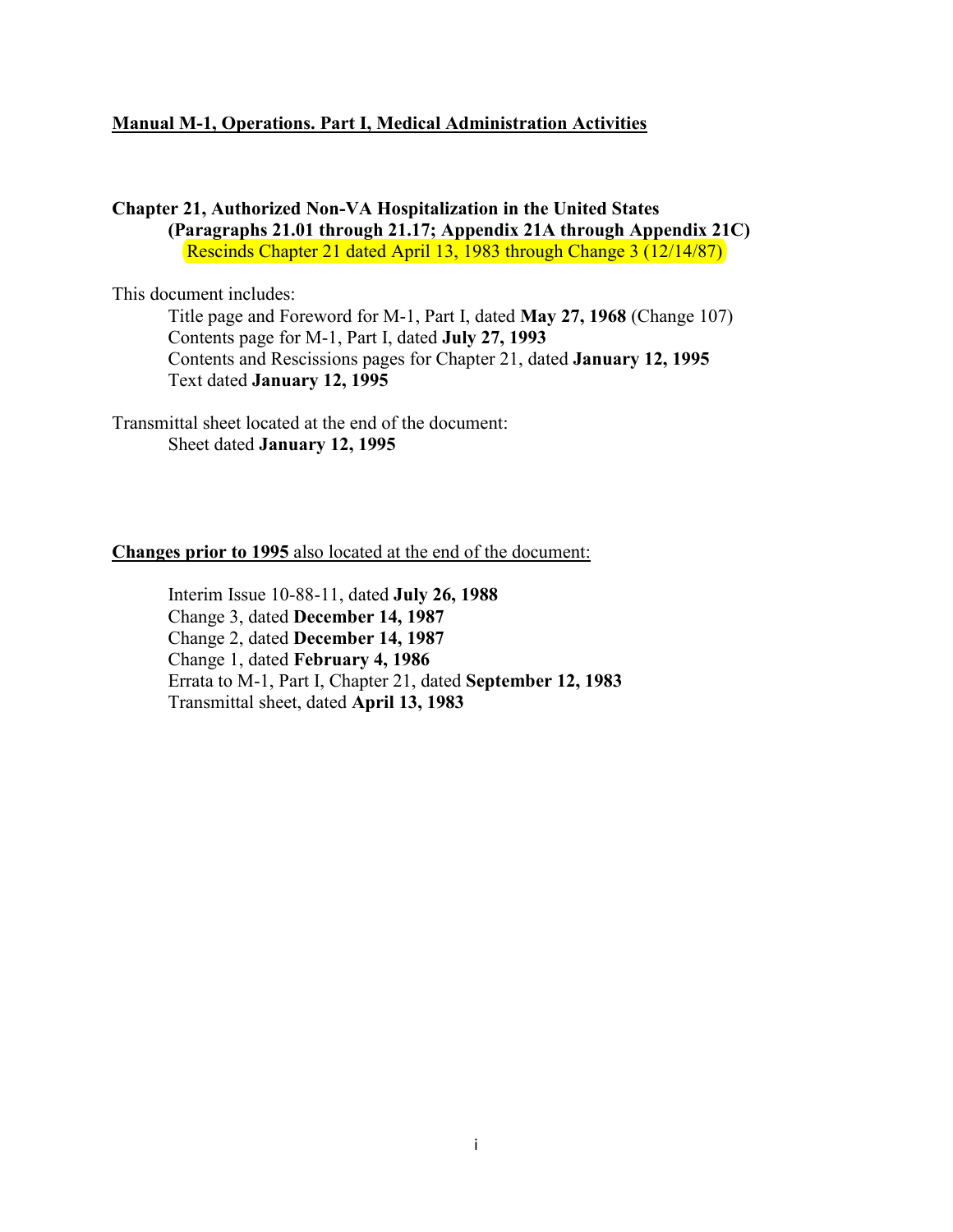**PARTI** afl 107

**VETERANS ADMINISTRATION** DEPARTMENT OF MEDICINE AND SURGERY MANUAL

# OPERATIONS



## **PART ONE**

MEDICAL **ADMINISTRATION ACTIVITIES** 

and the film of a community of the William States

WASHINGTON, D.C. 20420

MAY 27, 1968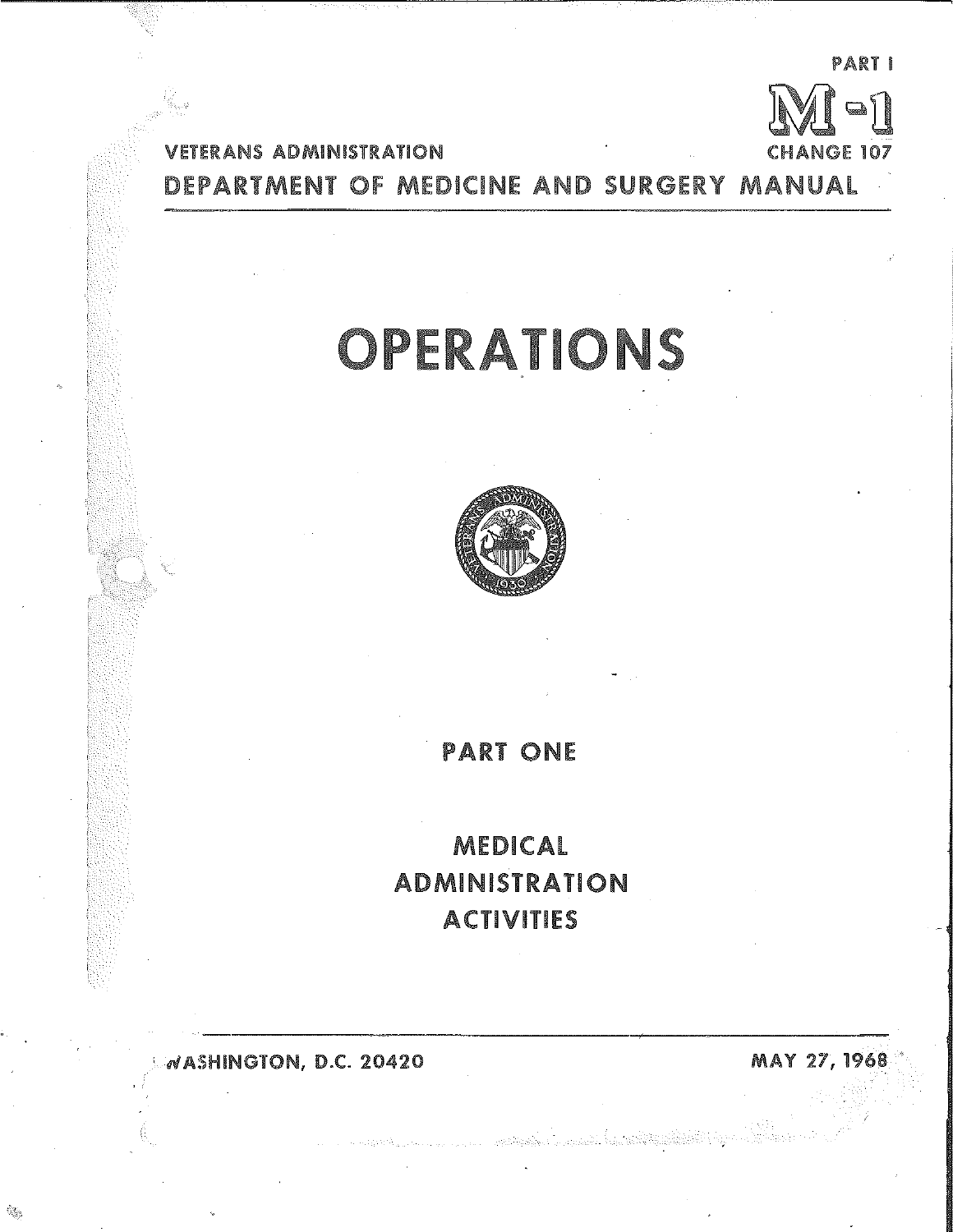M-1, Part I<br>Change 107

Department of Medicine and Surgery<br>Veterans Administration Washington, D.C. 20420

May 27, 1968

Part I, "Medical [Administration] Activities," VA Department of Medicine and Surgery Manual M-1, "Operations," is published for the compliance of all concerned.

Ra Eng &<br>H. M. ENGLE, M. D.<br>Chief Medical Director

Distribution: RPC: 1016  ${\tt FD-PRR}$ 



\$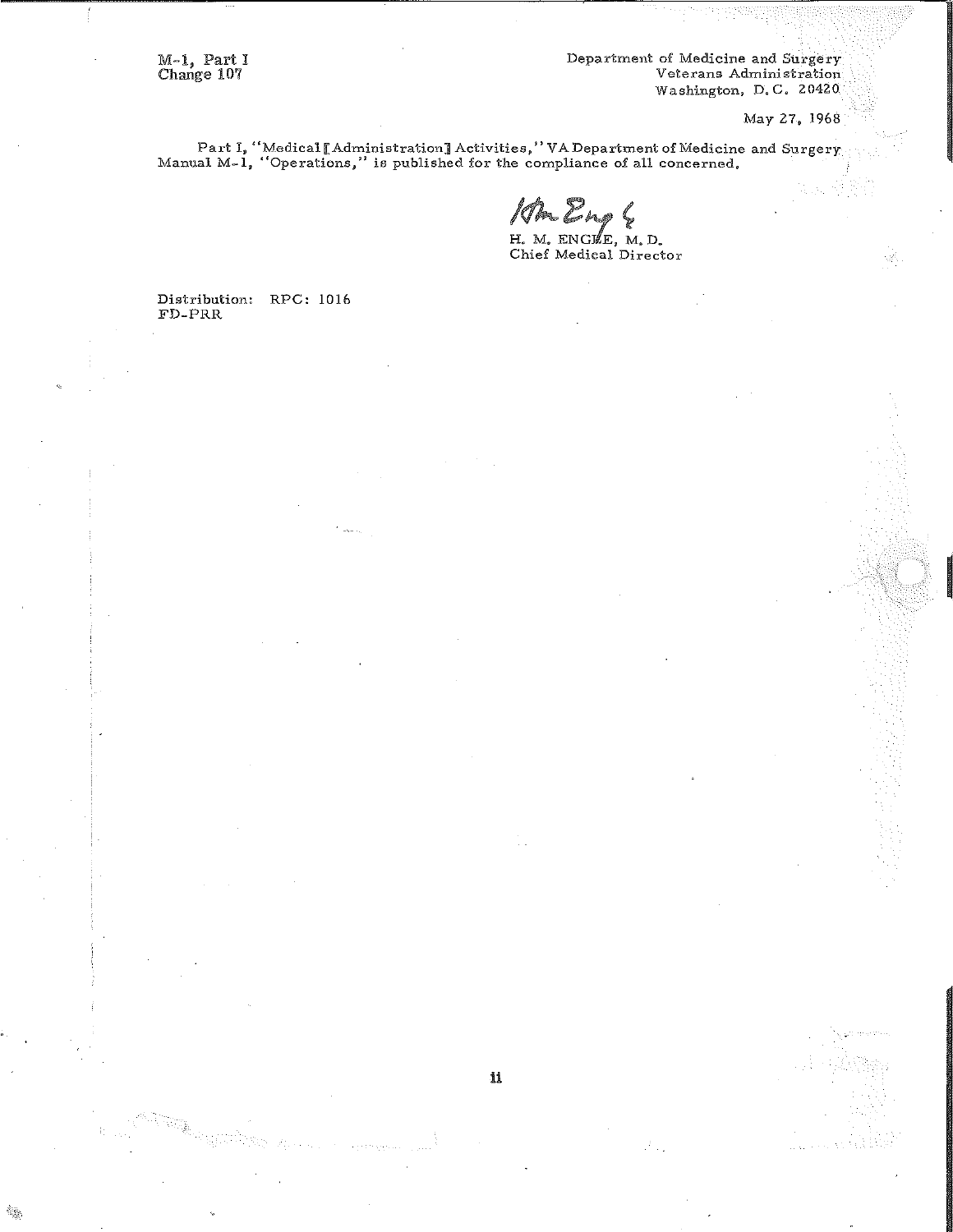#### **FOREWORD**

VA Department of Medicine and Surgery Manual M-1, "Operations," promulgates certain policies and mandatory procedures concerning administrative management and medical [administration] operational activities of the Department of Medicine and Surgery. It is for [ ] application at all VA [ ] hospitals, domiciliaries, centers, regional office outpatient clinics, VA outpatient clinics, [ ] the VA prosthetic center, prosthetic distribution centers, and all Veterans Canteen Service installations.

This manual consists of [seven] parts as follows:

Part I --- Medical [Administration] Activities Part II --- Prosthetic and Sensory Aids

Part III --- [Domiciliary] Administration Volumbery Services.

Part IV --- Veterans Canteen Service

[Part V --- Performance Standards

Parts II [through V] have been issued as complete parts. Part I is comprised of [27] chapters with titles as indicated in the table of contents. Chapters, as completed, will be issued separately as changes to this manual. Each chapter has its own title page, rescission page and table of contents.

This manual will ultimately rescind the provisions of VA Manuals M10-3, M10-6, and  $M10-11, E$ I pertinent to medical [administration] activities. All directives not in conflict with the provisions of this manual may be utilized for informational and guidance purposes only.

188 IX = Steffing Saide Lines

 $\frac{1}{88}$  Vsq  $\overline{1}$  - CHAMPVA Program (not added)

 $\blacksquare$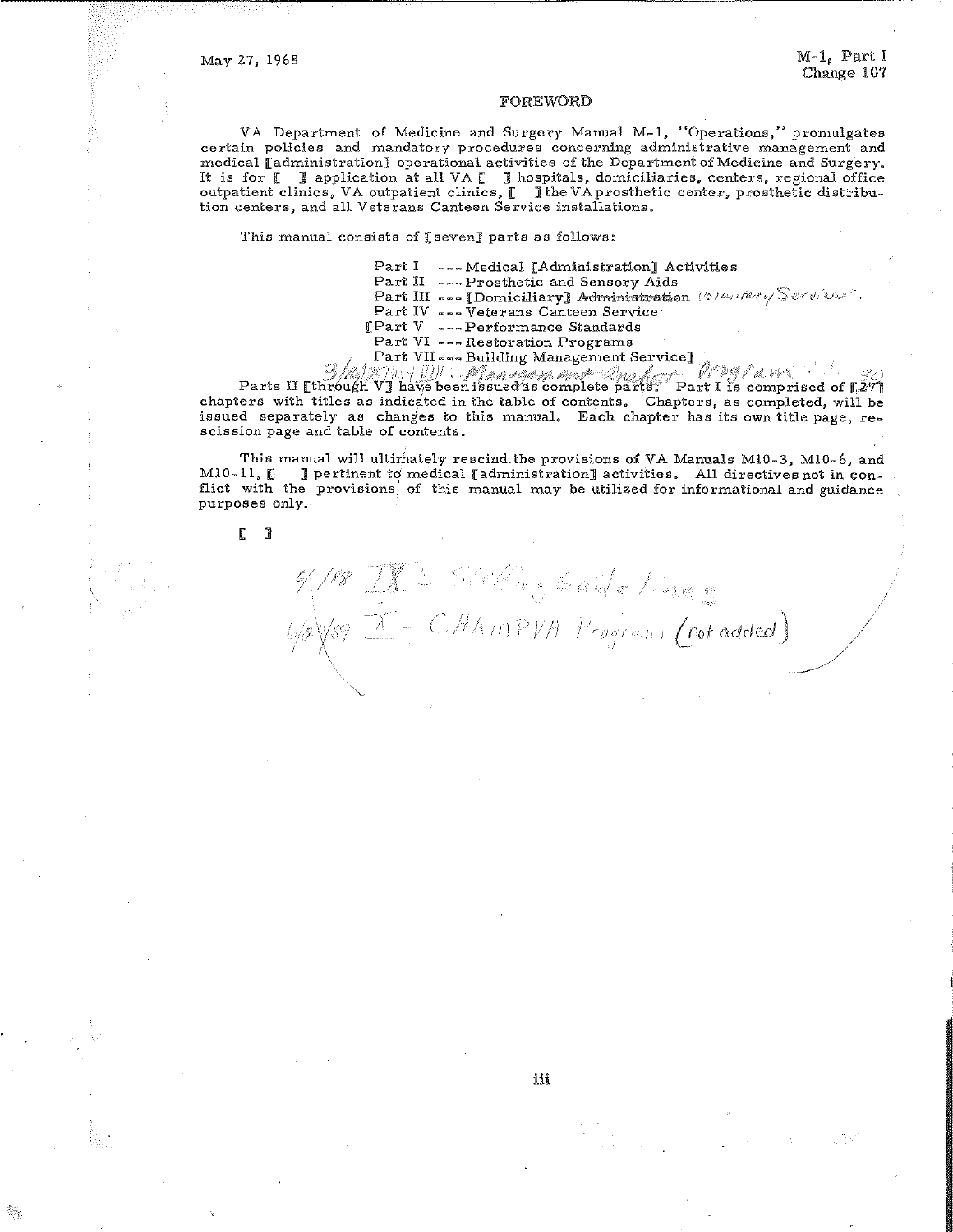## PART I. MEDICAL ADMINISTRATION ACTIVITIES

### **CONTENTS**

#### **CHAPTER**

| 1                | MANAGEMENT AND OPERATIONAL ACTIVITIES                    |
|------------------|----------------------------------------------------------|
| $\boldsymbol{2}$ | <b>QUARTERS AND SUBSISTENCE</b>                          |
| 3                | <b>STATE VETERANS' HOMES</b>                             |
| 4                | ADMISSIONS--HOSPITAL AND DOMICILIARY CARE                |
| 5                | <b>MEDICAL RECORDS</b>                                   |
| 6                | REPORTING CHANGES IN STATUS                              |
| $\overline{7}$   | PATIENT DATA AND QUALITY CONTROL                         |
| 8                | <b>PATIENTS' FUNDS</b>                                   |
| 9                | RELEASE OF MEDICAL INFORMATION                           |
| 10               | <b>ABSENCES</b>                                          |
| 11               | <b>TRANSFERS</b>                                         |
| 12               | <b>NURSING HOME CARE</b>                                 |
| 13               | RELEASES FROM INPATIENT CARE                             |
| 14               | <b>SERIOUS ILLNESSES AND DEATHS</b>                      |
| 15               | CHARGES AND PAYMENTS FOR MEDICAL CARE                    |
| 16               | <b>OUTPATIENT CARE--GENERAL</b>                          |
| 17               | <b>OUTPATIENT CARE--STAFF</b>                            |
| 18               | <b>OUTPATIENT CARE--FEE</b>                              |
| 19               | <b>OUTPATIENT DENTAL TREATMENT</b>                       |
| 20               | <b>OUTPATIENT EXAMINATIONS</b>                           |
| 21               | NON-VA HOSPITALIZATION IN THE UNITED STATES              |
| 22               | UNAUTHORIZED MEDICAL SERVICES                            |
| 23               | HOSPITAL AND MEDICAL SERVICES--OUTSIDE THE UNITED STATES |
| 24               | <b>ALLIED BENEFICIARIES</b>                              |
| 25               | <b>BENEFICIARY TRAVEL</b>                                |
| 26               | <b>HOSPITAL ACCREDITATION</b>                            |
| 27               | (Rescinded June 29, 1992)                                |
| 28               | <b>ACTIVATION OF NEW HOSPITALS</b>                       |
| 29               | <b>CHAMPVA</b>                                           |
| 30               | <b>HOME HEALTH SERVICES</b>                              |
| 31               | LONG-TERM CARE PATIENT ASSESSMENTS                       |
| 32               | RESERVED.) LONG-TERM SURVEY This Chapter was Reserved.   |
| 33               | h) A                                                     |
| 34               | <b>MEDICAL SHARING</b><br>a a<br>hevee <i>E</i> xis      |
| 35               | JOINT OWNERSHIP OF MEDICAL EQUIPMENT                     |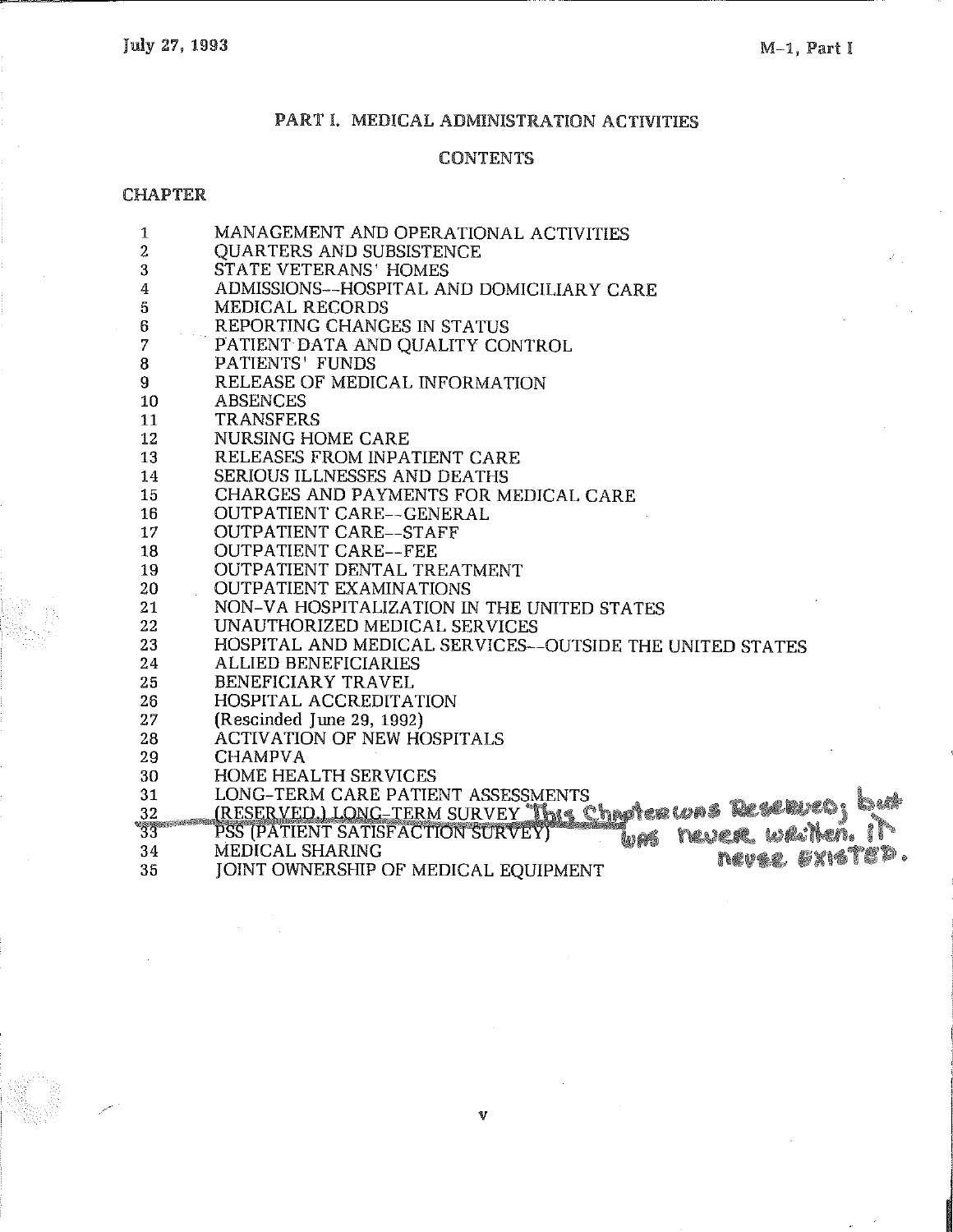#### **CONTENTS**

#### CHAPTER 21. AUTHORIZED NON-VA HOSPITALIZATION IN THE UNITED STATES

#### **PARAGRAPH**

#### **PAGE**

#### **APPENDICES**

| 21C Processing Invoices for Payment of Medical and Surgical Non-VA Hospital Care  21C-1 |  |
|-----------------------------------------------------------------------------------------|--|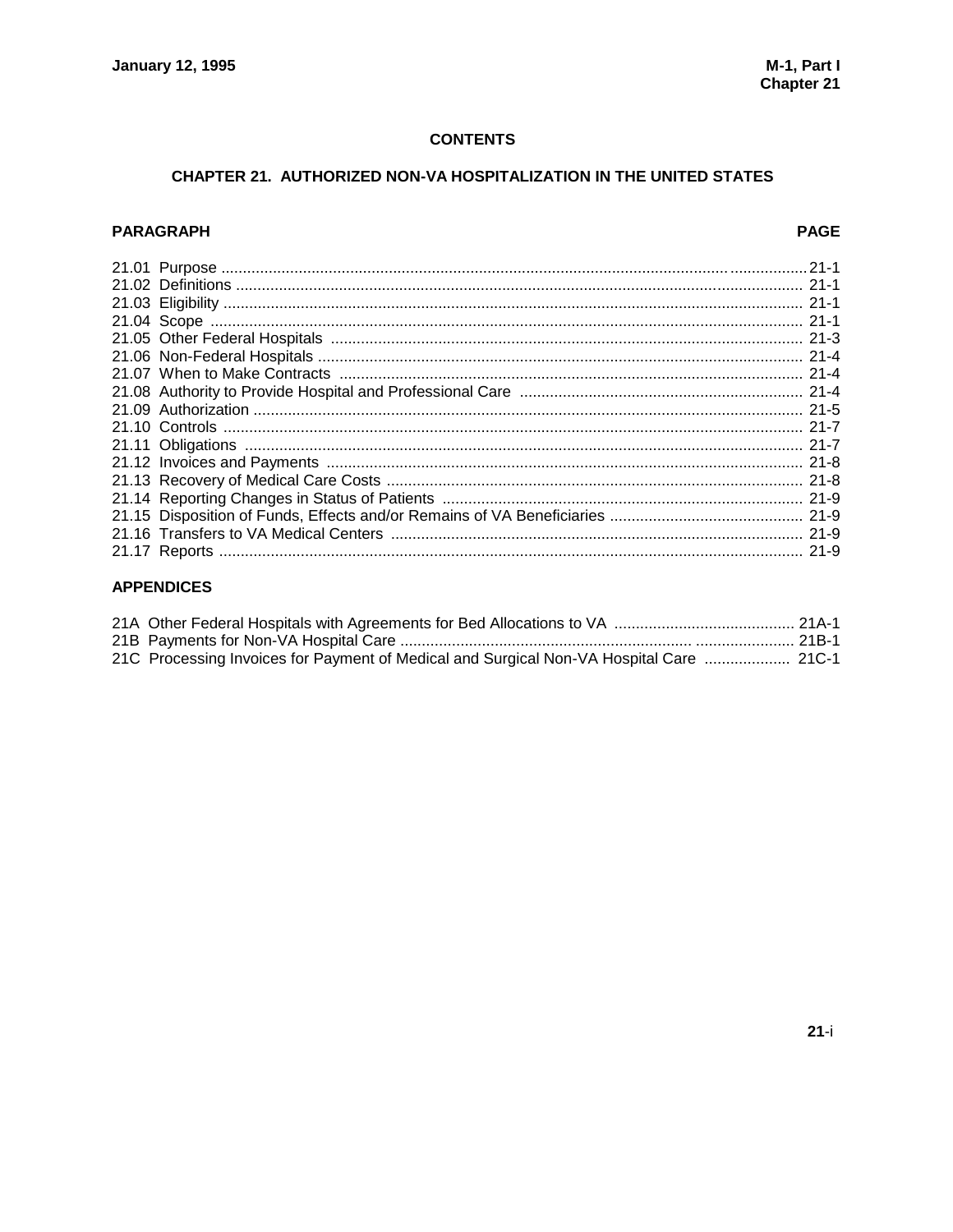#### **RESCISSIONS**

The following material is rescinded:

#### 1. **COMPLETE RESCISSIONS**

#### a. **Manuals**

M-1, Part I, Chapter 21, dated December 29, 1967, and changes 105, 114, 124, 127, 163, 166, 171, and 172.

M-1, Part I, Chapter 21, dated April 13, 1983, and change 1, 2 and 3.

#### b. **Circulars/Directives**

10-75-219 10-79-018 10-80-041 10-85-040 10-85-085 10-88-011 10-88-034 10-89-022 10-90-064 10-90-143, and Supplement No. 1

#### c. **Interim Issues**

II 10-67-43 II 10-68-35 II 10-68-49 II 10-80-12 II 10-81-17 II 10-81-25 II 10-82-15 II 10-82-29 II 10-82-30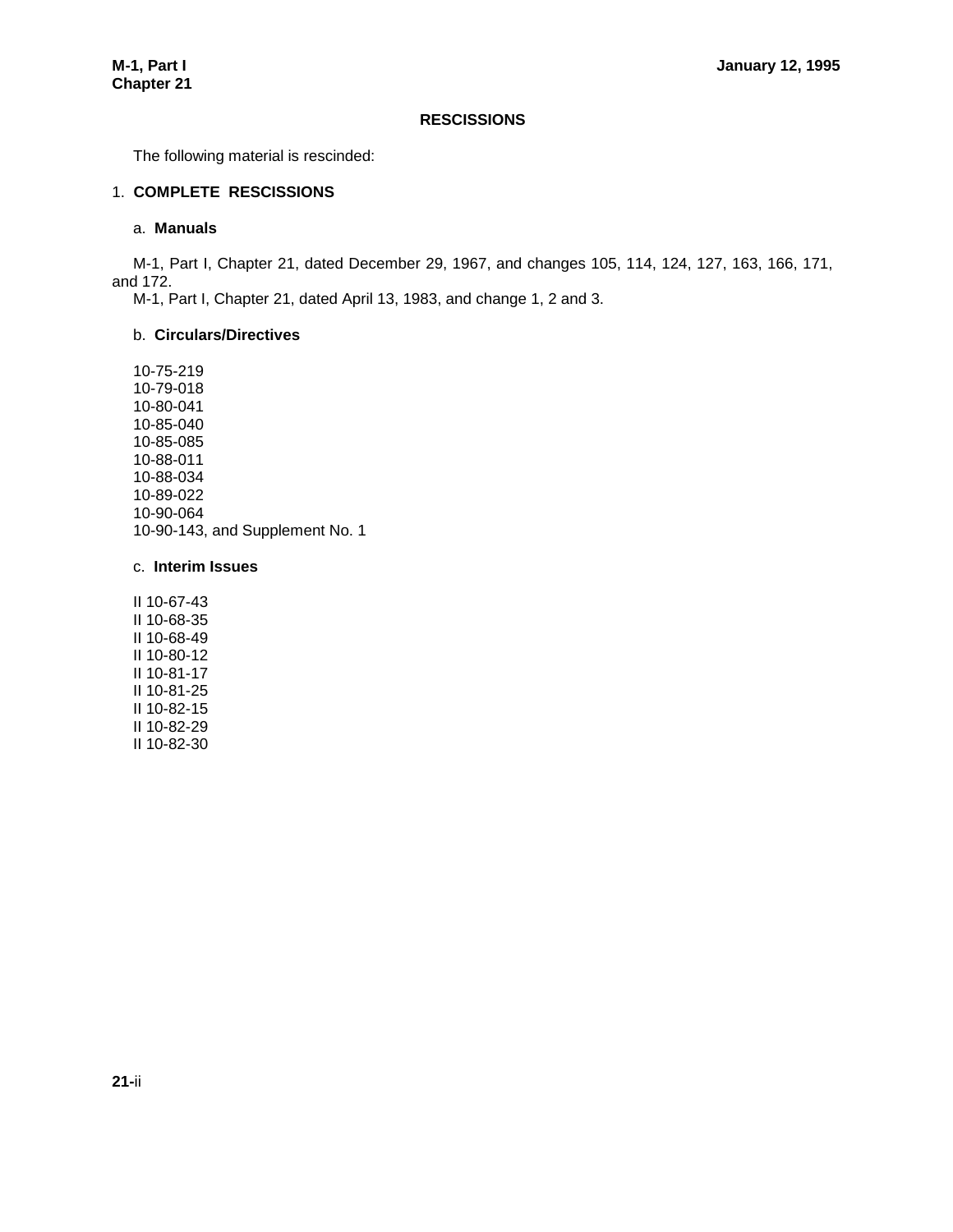#### **CHAPTER 21. AUTHORIZED NON-VA HOSPITALIZATION IN THE UNITED STATES**

#### **21.01 PURPOSE**

The Secretary of the Department of Veterans Affairs (VA), henceforth known as the Secretary, may contract for hospital care with non-VA facilities when VA is not capable of providing economical hospital care due to geographic inaccessibility, or is not capable of furnishing the care or services. This chapter contains policies and procedures relating to care for VA beneficiaries in VA medical centers at VA expense. **NOTE:** *Instructions for development and utilization of mutual use and exchange of use agreements under the authority of 38 Code of Federal Regulations (CFR) 17.210 are in M-1, Part I, Chapter 1.*

#### **21.02 DEFINITIONS**

a. **Hospital**. For the purposes of this chapter:

(1) **Hospitals,** other than those under the direct jurisdiction of VA, are classified either as other Federal or non-Federal.

(2) **Federal hospitals** are further classified as hospitals with agreements and those without agreements for bed allocations to VA.

(3) **Non-Federal hospitals** may be contract or noncontract.

(4) A **contract hospital** is one with which VA has negotiated a formal contract in accordance with paragraph 21.06a.

(5) A **noncontract hospital** is one with which VA does not have a formal contract, but whose services may be utilized on an individually authorized basis.

b. **Clinic Director.** The term Clinic Director Includes the Associate Chief of Staff for Ambulatory Care, Chief, Ambulatory Care Section, Chief Medical Officer (CMO), or where neither of these positions exist, the physician who has been delegated responsibility for clinical ambulatory care activities.

c. **Chief, Medical Administration Service (MAS).** The Chief, MAS, refers to the Chief, MAS, in a VA medical center and the Chief, Medical Administrative Officer, in an independent outpatient clinic.

d. **States.** The term "States" means each of the several States, Territories and possessions of the United States, the District of Columbia, the Commonwealth of Puerto Rico, and the Government of the Northern Mariana Islands.

#### **21.03 ELIGIBILITY**

a. Title 38, CFR, Section 17.47 and 17.48, define basic veteran eligibility for VA hospital care.

b. Title 38, CFR, Section 17.50b, defines eligibility for contract (fee basis) hospital care.

#### **21.04 SCOPE**

a. Title 38, CFR, Section 17.50f, provides payment authority and methodology for non-VA hospital claims.

` b. Non-federal hospitals will be used only when VA facilities are not capable of furnishing economical hospital care because of geographical inaccessibility, or are not capable of furnishing the care or services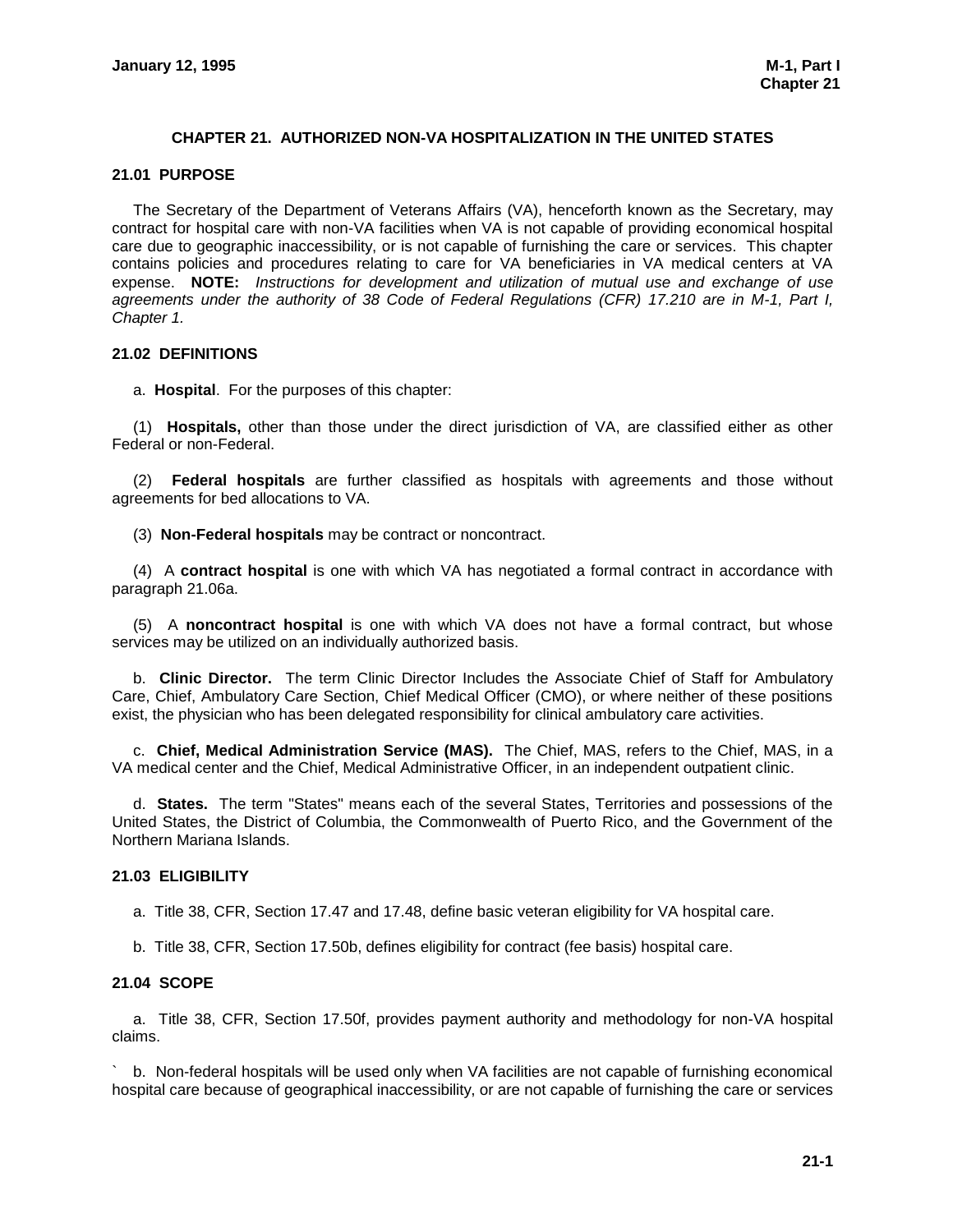required. A VA facility may be considered incapable of furnishing needed care because of geographical inaccessibility when it is not feasibly available due to the urgency of the veteran's medical condition.

c. Persons retired for disability from military service may not be hospitalized in other Federal hospitals as beneficiaries of VA except those persons retired for disability who require care for a chronic condition, as defined in 38 CFR 17.46b(b), may be hospitalized in Alaska and Hawaii in other Federal hospital beds that have been allocated to VA.

d. Priorities for utilization of non-VA hospitals, other than under a sharing agreement, when reasonably available, are in order as follows:

- (1) Federal hospitals with beds designated for VA use.
- (2) Other Federal hospitals.
- (3) Contract non-Federal hospitals.
- (4) Noncontract non-Federal hospitals.
- e. Utilization guidelines for authorized non-VA hospitalization are as follows:

| <b>HOSPITAL TREATMENT OF</b>                                                                                                                                                                  | <b>FEDERAL</b>                                                 |                                 | <b>NONFEDERAL</b> |             |  |
|-----------------------------------------------------------------------------------------------------------------------------------------------------------------------------------------------|----------------------------------------------------------------|---------------------------------|-------------------|-------------|--|
| (Subject to unavailability of<br>facilities and other limitations<br>and provisions of 38 CFR<br>17.50 through-17.50f)                                                                        | <b>Without Beds</b><br>Allocated to VA<br>for Emergent<br>Care | With Beds<br>Allocated<br>To VA | Contract          | Noncontract |  |
| (1) Service-connected disability<br>or adjunct condition, or a disability<br>incurred in line of duty and for which<br>the applicant received a disability<br>discharge from military service | X                                                              | X                               | X                 | X           |  |
| (2) A disability of a veteran who<br>has a total disability permanent in<br>nature from a service-connected<br>disability.                                                                    | X                                                              | X                               | X                 | X           |  |
| (3) Nonservice-connected<br>disabilities (except in the Virgin Islands,<br>Alaska and Hawaii).                                                                                                | X                                                              | X                               |                   |             |  |
| (4) Nonservice-connected<br>disabilities of veterans in the Virgin,<br>Islands, Alaska and Hawaii                                                                                             | X                                                              | X                               | X                 | X           |  |
| (5) Disabilities of women<br>veterans not precluded by<br>38 CFR 17.48(h)                                                                                                                     | X                                                              | X                               | X                 | X           |  |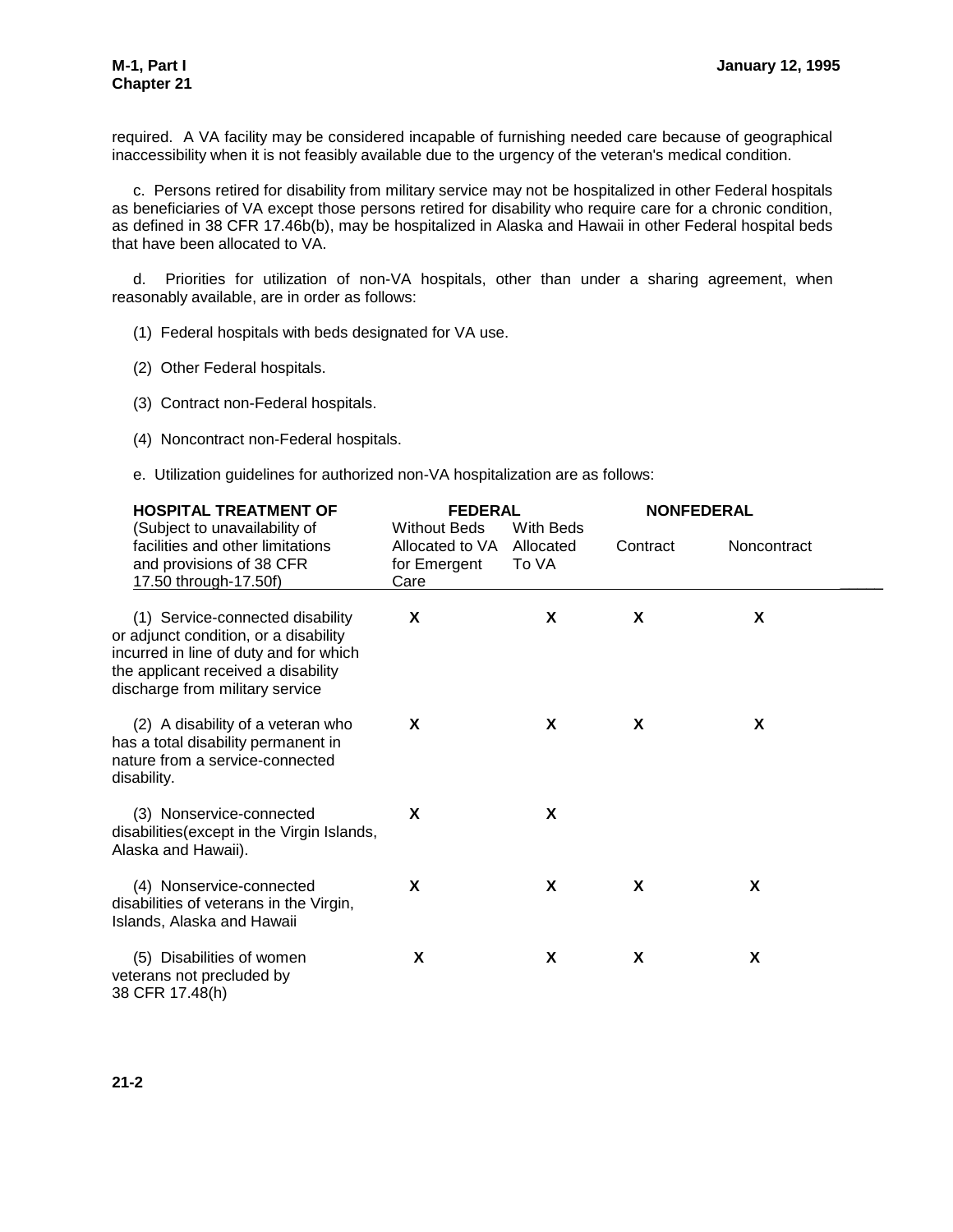| <b>HOSPITAL TREATMENT OF</b>                                                                                                                                                                                                                                                                                                                             | <b>FEDERAL</b>                                                 |                                 | <b>NONFEDERAL</b> |             |  |
|----------------------------------------------------------------------------------------------------------------------------------------------------------------------------------------------------------------------------------------------------------------------------------------------------------------------------------------------------------|----------------------------------------------------------------|---------------------------------|-------------------|-------------|--|
| (Subject to unavailability of<br>facilities and other limitations<br>and provisions of 38 CFR<br>17.50 through-17.50f)                                                                                                                                                                                                                                   | <b>Without Beds</b><br>Allocated to VA<br>for Emergent<br>Care | With Beds<br>Allocated<br>To VA | Contract          | Noncontract |  |
| (6) A disability of a veteran who is<br>participating in a Rehabilitation<br>program under 38 United States Code<br>(U.S.C.), Chapter 31, for any of the<br>reasons enumerated in 38 CFR,<br>paragraph 17.48(j).                                                                                                                                         | X                                                              | X                               | X                 | X           |  |
| (7) Any condition of a veteran who<br>had been authorized transportation<br>to or from a designated hospital<br>for admission or discharge, who<br>develops a medical emergency that<br>prevents completion of travel to<br>the original destination.                                                                                                    | X                                                              | X                               | X                 | X           |  |
| (8) Service connected disability<br>of Commonwealth Army veterans<br>and New Philippine Scouts for care<br>in a VA Facility in the United States.                                                                                                                                                                                                        | X                                                              | X                               |                   |             |  |
| (9) Medical emergencies which pose<br>a serious threat to the life or<br>health of a veteran receiving<br>medical services in a facility<br>over which the Secretary has<br>direct jurisdiction, other Government<br>facilities for which the Secretary<br>contracts, or in nursing homes with<br>which the Secretary contracts under<br>38 U.S.C. 1720. | X                                                              | X                               | X                 | X           |  |

f. The number of beds allocated to VA by other Federal hospitals may be exceeded during any month with the consent of the commanding officer of the hospital concerned, provided the utilization is appropriately reduced in subsequent months, so that the average daily census at the end of the fiscal year does not exceed the total bed allocations.

g. Veterans with emergent conditions may be admitted at the end of the fiscal year even though such admission may result in an average daily census in excess of that allocated to VA.

#### **21.05 OTHER FEDERAL HOSPITALS**

a. The Under Secretary for Health has the authority to make agreements and to establish bed allocations with other Federal hospitals.

b. Formal surveys and inspections of other Federal hospitals with beds allocated to the VA are not required; however, VA staff are encouraged to make periodic visits. Any indication that VA beneficiaries may be receiving inadequate care will be explored and resolved locally. If necessary, the assistance of the Regional Director may be required. Maximum rapport and cooperation between the institutions are essential.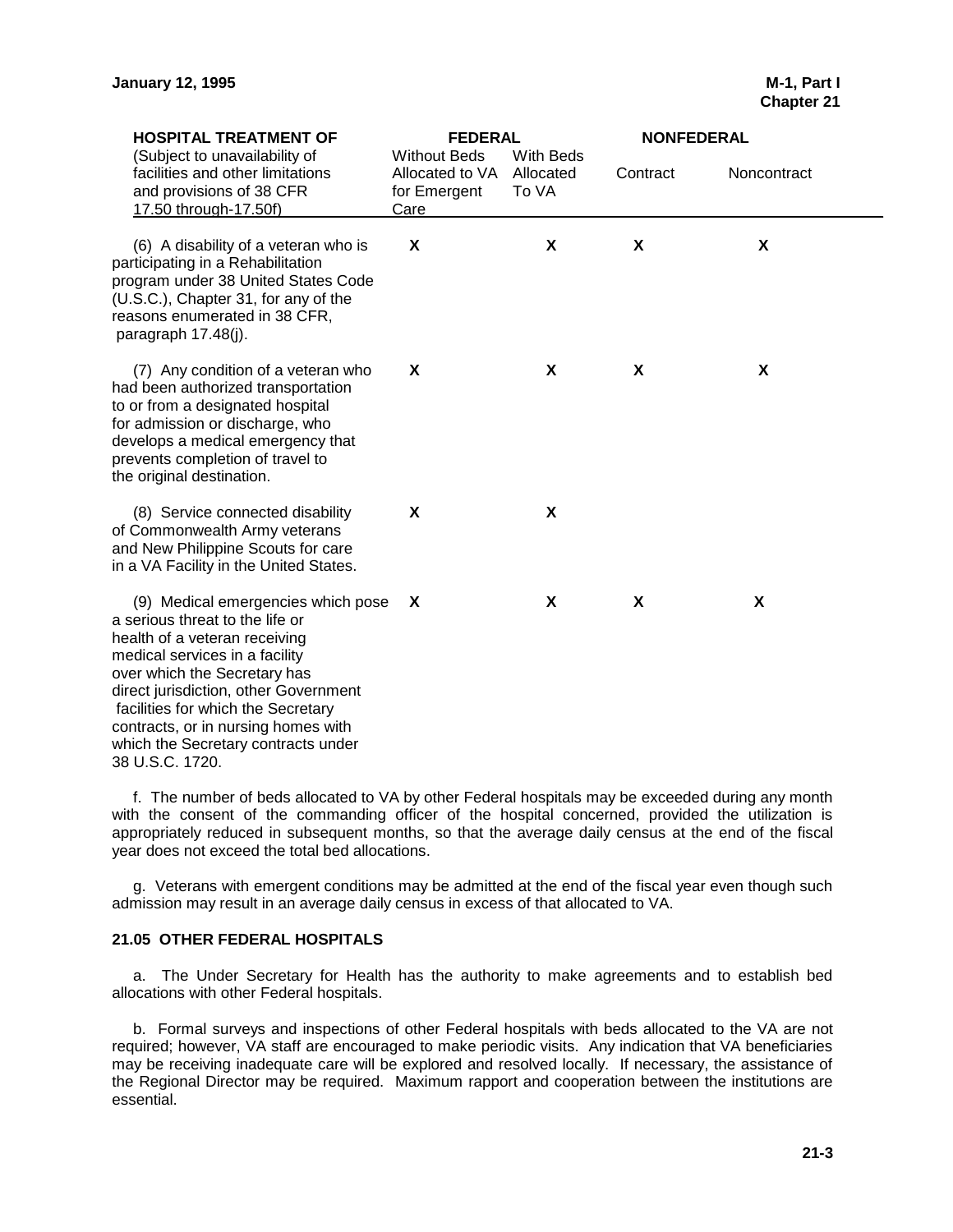#### **21.06 NON-FEDERAL HOSPITALS**

a. At the discretion of Directors of VA medical centers and outpatient clinics, contracts with non-Federal hospitals (other than through sharing agreements and scarce medical specialty agreements) may be developed, executed, amended, re-negotiated, or terminated by the facility contracting officer in accordance with VA procurement regulations. Contracts for bed allocations will not be made with non-Federal hospitals which have not been accredited by the Joint Commission on Accreditation of Health Care Organizations (JCAHO).

b. Formal surveys and inspections of non-Federal hospitals will not be made. The policies outlined in paragraph 21.05b apply.

c. Before an existing contract with a hospital which has lost accreditation is renewed, VA medical center officials will confer with management at the contract hospital to determine if VA requirements are being met. If not, notice will be given to terminate the VA contract.

#### **21.07 WHEN TO MAKE CONTRACTS**

Contracts with non-Federal hospitals may be made when the best interests of VA and its beneficiaries will be served. Contracts will not be made when there is an infrequent demand for use of non-Federal hospital beds.

#### **21.08 AUTHORITY TO PROVIDE HOSPITAL AND PROFESSIONAL CARE**

a. VA medical center and VA clinic Directors, or their designees, will, except in instances defined in following subparagraph b, authorize necessary hospital and professional care for eligible beneficiaries at non-VA hospitals.

b. Chiefs of Staff, or their designees ,will authorize necessary hospital and professional care in non-VA hospitals for veterans, whose eligibility for hospitalization has been determined, and who are found to be in need of non-VA hospitalization for an emergent condition which developed during authorized travel to the originally designated medical center preventing completion of travel, or during authorized travel after hospital discharge preventing completion of travel to the originally designated point of return (see 38 CFR 17.50b(a)(8)).

c. The Chief of Staff or Clinic Director, may authorize necessary hospital and professional care in non-VA hospitals for veterans who either report to a VA facility in need of emergency treatment that cannot be provided by VA, or develop a need for emergent treatment while receiving medical services in a VA medical center, contract nursing home, outpatient clinic or a Government facility with which the Secretary has a contract.

(1) The need for emergent treatment must be determined by a VA physician. Such authorization may be granted only when VA or other Government facility is incapable of furnishing the necessary treatment and transfer to a non-VA hospital is the only means of providing such treatment.

(2) Non-VA hospital care may only be authorized until such time as the patient's condition is stabilized to allow the patient to be safely transferred to a VA or other Government hospital.

d. Return of the veteran to the responsible VA health care facility or transfer to the nearest appropriate VA or other Government facility will be accomplished as soon as the veteran's medical condition has stabilized and will permit safe transfer without hazard. Clinics of Jurisdiction (COJ) may be contacted for assistance or guidance, but the clinic will not be held responsible for the action necessary to accomplish them or for the payment of costs.

(1) Payment for non-VA hospital care as described the preceding subparagraph c, will be the responsibility of the VA health care facility faced with the emergency and which authorized the care, irrespective of whether the veteran is service-connected or not. Costs of the program will be recorded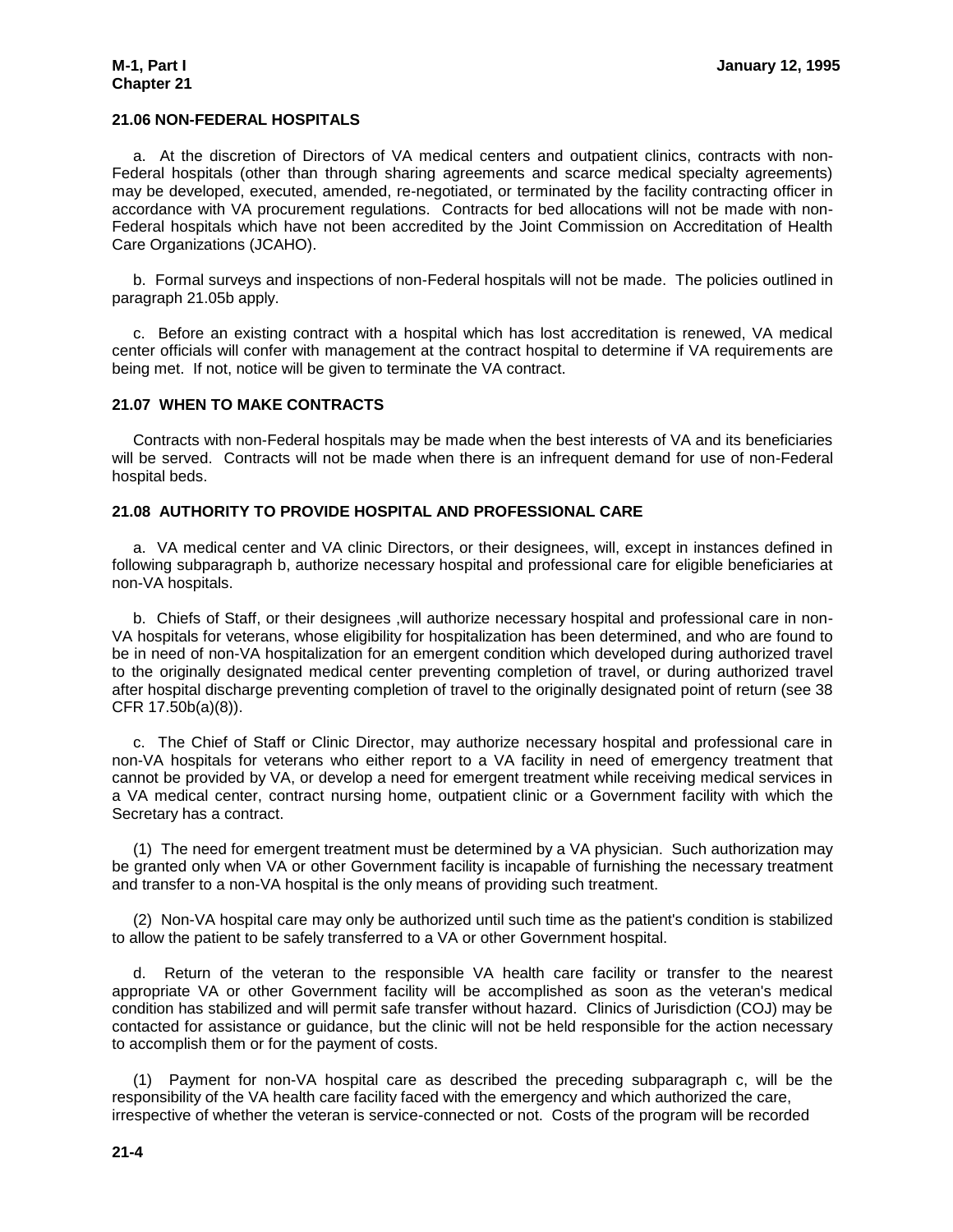as "contract hospital"; however, these costs must be absorbed within the facility's recurring medical care funds and not paid from COJs contract hospitalization funds. Costs of the program will be carefully monitored. The appropriate Regional Director will be apprised by the facility when financial problems are encountered with the non-VA hospital program.

(2) When a veteran receiving medical services at an independent outpatient clinic requires referral for emergency medical care at a public or private facility, payment will be made from their contract hospitalization funds.

(3) Payment for emergency non-VA hospital care furnished to veterans receiving care in a VA contract community nursing home will be made by the VA facility which authorized the contract for community nursing home care irrespective of which Primary Service Area (PSA) the contract hospital is located.

f. Directors, or their designees, will authorize necessary diagnostic services at non-VA facilities (on an inpatient or outpatient basis) in order to complete requests from VA Regional Offices for Observation and Examination (O&E) of a person to determine eligibility for VA benefits or services. When the VA medical center staff believes that the examination can be conducted on an outpatient basis, the Adjudication Officer, or designee ,will be contacted by telephone. Final action will be based on the agreement reached. Authorization and payment for public or private care under these circumstances will be the responsibility of the appropriate clinic of jurisdiction. Payment for such care will be made from contract hospitalization funds.

g. Basic skills and resources are available among the health care facilities of each region or network, and experience has shown that very few inpatients need to be transferred outside of the VA system for crisis intervention or the treatment of the acutely disturbed or homicidal patient. To cope with this group of patients, a VA medical center may request permission to transfer demonstrably homicidal patients to a suitable facility when it has been determined by the Chief of Staff, or designee, that they are incapable of providing the necessary care.

#### **21.09 AUTHORIZATION**

a. Requests for hospitalization in Federal hospitals with a bed allocation to VA will be processed immediately.

(1) Written evidence of medical need and eligibility are not necessarily required in order to authorize hospitalization verbally, if available information confirms eligibility for treatment requested and a VA physician has determined that medical need exists.

(2) For admissions to non-Federal hospitals and those Federal hospitals without a bed allocation to VA, the medical needs of the patient must be on an emergent basis which precludes utilization of VA facilities or other contract Government beds. Normally, if the request is made in person or by telephone, and eligibility and medical need can be determined, a decision will be made at that time and the person informed.

(3) If the required information is not readily available, immediate action will be taken to acquire it by the most expeditious means. Such action could involve, but not be limited to, contacts with the hospital, doctor, patient's family, local veterans service officer, other VA offices, etc. Any reasonable doubt as to need and eligibility will be resolved in favor of the patient. As soon as a decision is reached, the interested party(ies) will be notified.

(4) Verbal authorizations will be confirmed by written authorizations within 2 workdays following verification of eligibility. At the time the written authorization is granted, a letter will be forwarded to the veteran which will direct the veteran not to make any payments to the non-Federal hospital, as VA payment is considered as payment in full.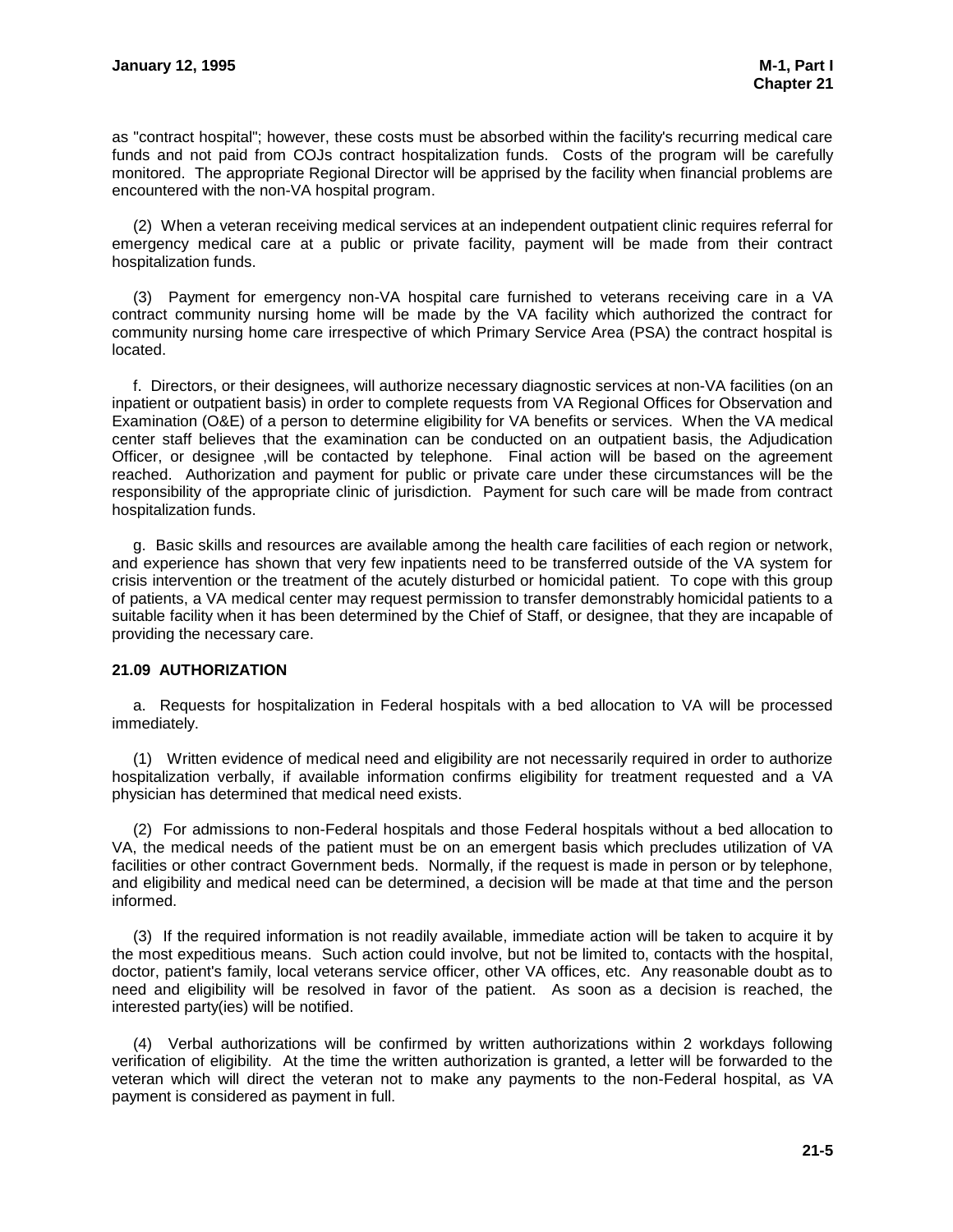## **Chapter 21**

(5) The effective date of the authorization will be the date the request is made. When a request is dispatched to VA after the date and hour of emergency admission (but within 72 hours), the effective date of authorization will be the admission date. (See 38 CFR 17.50d on calls involving veteran in a noncontiguous State or Territory.)

b. Emergency non-VA care in public or private hospitals may only be authorized until such time as the veteran can be safely transferred to a VA or other Government facility under contract with VA. **NOTE:** *Voluntary elective admissions to a non-VA facility will not be authorized*. Any authorization for emergency hospitalization at VA expense must carry with it the requirement for timely transfer of the veteran to an appropriate VA medical facility at such time as the condition requiring emergency care has improved or stabilized to the point that the veteran can be safely transferred without hazard. For this purpose, an emergency will be deemed to have ended at that point when, in sound medical judgment, an individual could have been safely transferred to a VA medical center to continue treatment. After the termination date, no additional care in the public or private facility would be paid by VA.

c. The requirement of timely transfer will be conveyed at the time of initial contact involving hospitalization at VA expense and no additional payments will be authorized once the patient's condition has been stabilized and the patient can be safely transferred to a VA facility. This will also be noted on VA Form 10-7078, Authorization and Invoice for Medical and Hospital Services, as well as on letters of authorization sent to attending physicians. The veteran and/or the veteran's representative will be notified immediately.

d. In transferring a veteran who requires continued hospital care for a service-connected disability, or a woman veteran, the expense of the patient's care in a non-VA facility will be borne by the VA medical center requesting the transfer.

e. Payment for non-VA hospital care will be limited to amounts based on rates established by Medicare under the Prospective Payment System (PPS) processing system which uses Diagnostic Related Groups (DRGs). Non-VA hospitals in Maryland or the Finger Lakes Hospital Association in New York (Myers Community Hospitals, Soldiers and Sailors Memorial Hospital, F.F. Thompson Hospital, Geneva General Hospital and Newark-Wayne Hospital) are excluded from the Health Care financing administration (HCFA) prospective payment system. Payment for non-VA hospital care in facilities or distinct part hospital units excluded from participation in the PPS system are made based upon their state prospective payment system, or upon the usual and customary charge, unless a lower rate has been negotiated. A statement to this effect will be noted on VA Form 10-7078.

f. When an eligible veteran requests and is authorized non-VA hospitalization at VA expense, VA must cover the cost of all authorized treatment for which eligibility exists. There can be no advance agreement to share the costs with another provider, nor can the VA suggest to the veteran, either before or after VA authorization for care is granted, that the veteran elect to receive benefits from a third party or elect to have the third party share costs, if the veteran is eligible for such care at VA expense. The VA is to be considered primary provider for these authorizations.

g. When partial payment has been made by another Federal agency and the payment of the balance is requested from VA, the claim will be reviewed to determine the eligibility of the veteran. If the veteran meets the eligibility criteria for non-VA hospital care and VA authorizes payment, VA will make reimbursement on the entire charges through the date it is determined the veteran could have been safely transferred to a VA facility. The non-VA facility will be notified that the payment received from the other Federal agency must be returned to that agency as VA is considered the primary provider for the authorized conditions only.

h. When a veteran requires specialized non-emergent medical care for service-connected conditions at a non-VA facility because such care is not available within the VA medical care system or covered under a negotiated sharing agreement, care will be authorized in advance by the COJ of the veteran's residence. Payment for such care will be made from contract hospitalization funds.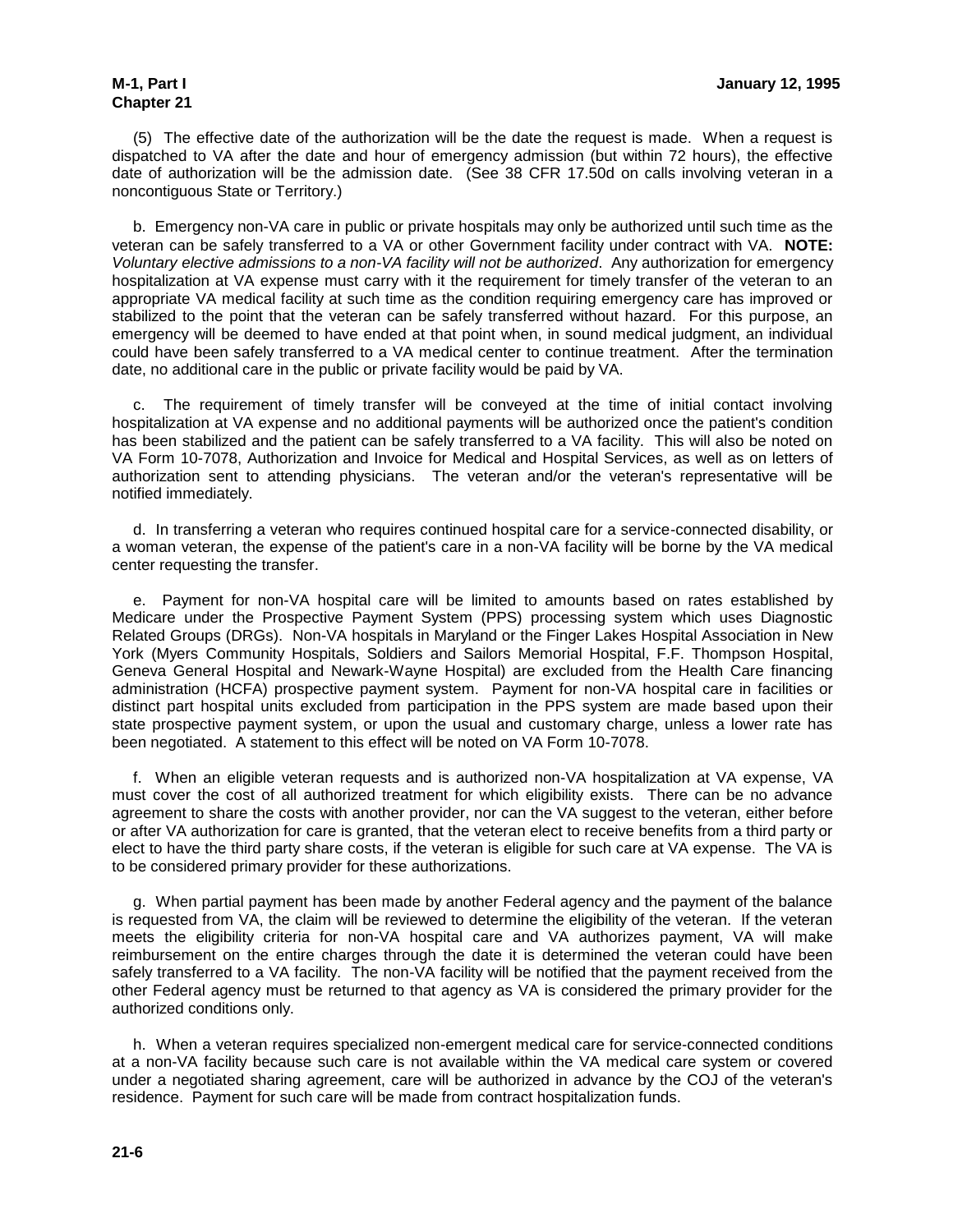i. When information on the direct admission of a veteran to a non-VA hospital is reported to "the nearest VA medical center," (or any VA field facility) that information will be documented and immediately reported to the VA facility responsible for payment of private hospitalization in the area in which the non-VA hospital is located.

j. Instructions on setting up a VA Form 10-7078 authorization through the Decentralized Hospital Computer Program (DHCP) Fee-Basis software can be found in the Fee-Basis User Manual under the Civil Hospital Main Menu. Normally, the authorization will be valid from the effective date of authorization to "Disposition," since the exact discharge or transfer date is often not known at the time the authorization is established in DHCP. When the Disposition date is known in advance it will be entered. If date is unknown, hit the return key and proceed to the next field.

#### **21.10 CONTROLS**

a. Controls will be established to provide continuous follow-up with the non-VA hospital authorized to provide emergency treatment, to determine when the veteran's condition will permit transfer. Follow-up contacts will be the responsibility of the Clinic Director or designee and discussed on a physician-tophysician basis. If necessary, and where geographically feasible, a VA physician will visit the patient in the hospital (after having obtained permission from the hospital and treating physician) to determine if the condition of the patient has stabilized or improved to the extent transfer can safely be accomplished without hazard.

b. The decision to transfer a veteran will be based solely on the veteran's medical condition. Any delay in transfer due to administrative procedures, such as commitment action, etc., will not justify payment beyond the date the veteran could be moved. Authorization for hospital and professional care will be terminated if the VA physician determines that the veteran may be transferred, but the veteran refuses to accept transfer or the treating physician refuses to release the veteran. When this occurs, the private or public hospital, treating physician, veteran, and other concerned persons will be notified in writing that VA will not be responsible for payment of the costs of care from that point in time.

c. In those cases where psychiatric patients cannot be medically stabilized for transfer within 72 hours, the request for authorization of continued non-VA care should only be approved after careful review by the VA medical center Chief of Staff, or designee.

d. Where state laws or rules preclude the admission or transfer to a VA facility for psychiatric care pending court action, the authorization for care in a public, state, county, city or private facilities should not be granted.

e. In every case of public or private hospitalization, authorization may continue only for as long as the patient's medical condition precludes transfer to VA. This determination must be made by the responsible VA physician based on the medical information provided by the private physician. Where the medical information provided is insufficient to justify the private physician's contention that the patient cannot be transferred, VA authorization will be discontinued, and claims for further care will be considered unauthorized. When approving claims for payment or reimbursement of public or private hospital care not previously authorized, a determination must be made by the reviewing VA physician as to when, in VA physician's opinion, the patient could have been safely transferred to a VA facility. Payment will be made only for the period of the emergency during which transfer was not possible.

#### **21.11 OBLIGATIONS**

a. MAS personnel will generate VA Form 4-1358, Estimated Miscellaneous Obligation or Change in Obligation, through the DHCP Integrated Funds Distribution, Control Point Activity, Accounting and Procurement (IFCAP) package at the beginning of each month. An estimated amount will be entered to cover the estimated monthly cost of hospitalization and all other costs for beneficiaries hospitalized at other than VA medical centers. VA Form 4-1358 will be electronically transmitted to Fiscal Service where an obligation number will be assigned and electronically returned to MAS personnel.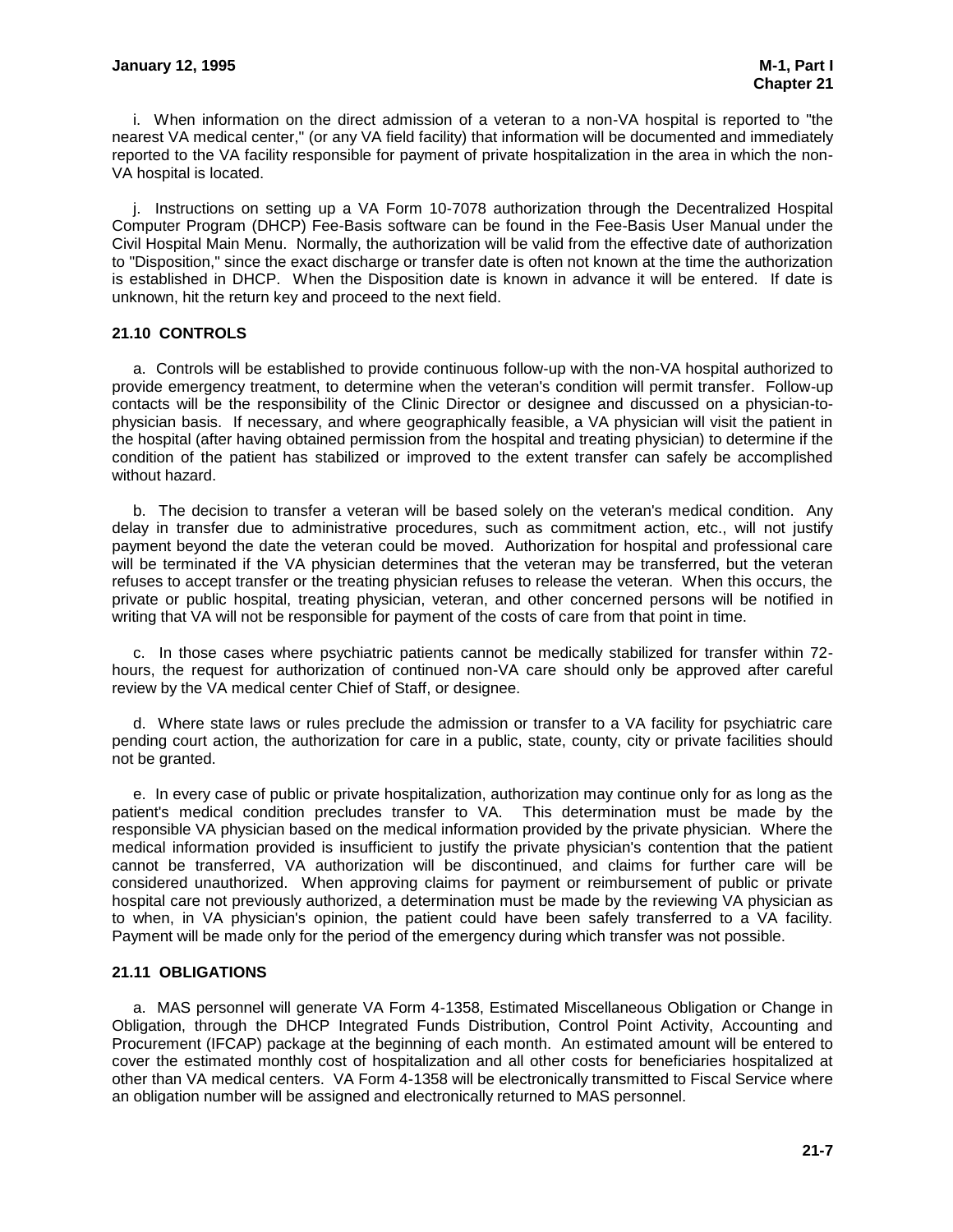b. Each authorization will be automatically recorded on VA Form 4-1358 through use of the DHCP-fee software, although non-automatic entries may also be made if necessary. Posting will include a reference number, the patient name and the estimated expense to be incurred during the current month. As invoices are received and processed for payment, the amount liquidated for each hospital will be automatically posted on VA Form 4-1358 through the fee software. If at the end of the month it appears that the estimated costs are not realistic, an appropriate adjustment in the monthly obligation will be accomplished.

#### **21.12 INVOICES AND PAYMENTS**

a. The noncontract, non-Federal hospital may prepare bills in the same manner as it does for the general public. Detailed itemization or other supporting evidence of services and supplies provided will not be required unless charges appear inconsistent with treatment rendered, or unless information on the bill is insufficient to make such a determination. Payment for non-VA hospital care will be made in amounts based on rates established for Medicare for the appropriate DRG. Payment for non-VA hospital care in facilities or distinct part hospital units excluded from the PPS based payment system will be made based on the national cost-to-charge ratio (see App. 21B).

b. Payment for services and supplies furnished beneficiaries in contract non-Federal hospitals will be made in accordance with the terms of the current contract. The provisions of this chapter must be incorporated prior to the awarding of new contracts.

c. Payment for authorized medical care furnished to VA beneficiaries in other Federal hospitals will be made at the appropriate interagency reimbursement rates approved by Office of Management and Budget (OMB) for the period of time when the medical care was provided (see Ch. 15).

d. Payment for authorized medical care furnished to VA beneficiaries in Department of Defense (DOD) hospitals under negotiated agreements authorized by provisions of Public Law (Pub. L.) 97-174, Veterans Affairs and the Department of Defense Health Resources Sharing and Emergency Operations Act, will be at the negotiated rates.

e. In computing patient days for payment purposes, either the first or last day of the authorized hospitalization will be counted, but not both.

f. Payment will not be made for periods of 24 or more consecutive hours of absence.

g. When a bill for unanticipated expenses is submitted by the non-Federal hospital or a third party for DRG excluded care, or by a physician for services rendered to the veteran as an individual patient, it will not be necessary to prepare an amended or new authorization. If it is professionally determined by the clinic Director, or designee, that such services or supplies were necessary as a part of the authorized hospitalization, the Chief, MAS, or designee, process it for payment.

h. Invoices for payment should be supported with adequate medical documentation, i.e., emergency room reports, hospital summaries, operating room reports, etc., as appropriate, to support the medical need for which the original authorization was granted. Where medical documentation does not support the reasons for which the original authorization was issued, as specified on VA Form 10-7078 (see limitations of 38 CFR 17.50c) or, the veteran was treated for a condition for which eligibility does not exist under 38 CFR 17.50b, costs for treatment or appropriate portions thereof will not be paid.

i. The vendor's tax identification number (TIN) or Social Security Number (SSN) is required when care is provided by a non-Federal health care provider.

#### **21.13 RECOVERY OF MEDICAL CARE COSTS**

If at any time it is learned that recovery of the cost of such care from tortuously liable or other third parties is appropriate, cost recovery action will be initiated as outlined in M-1, Part I, Chapter 15.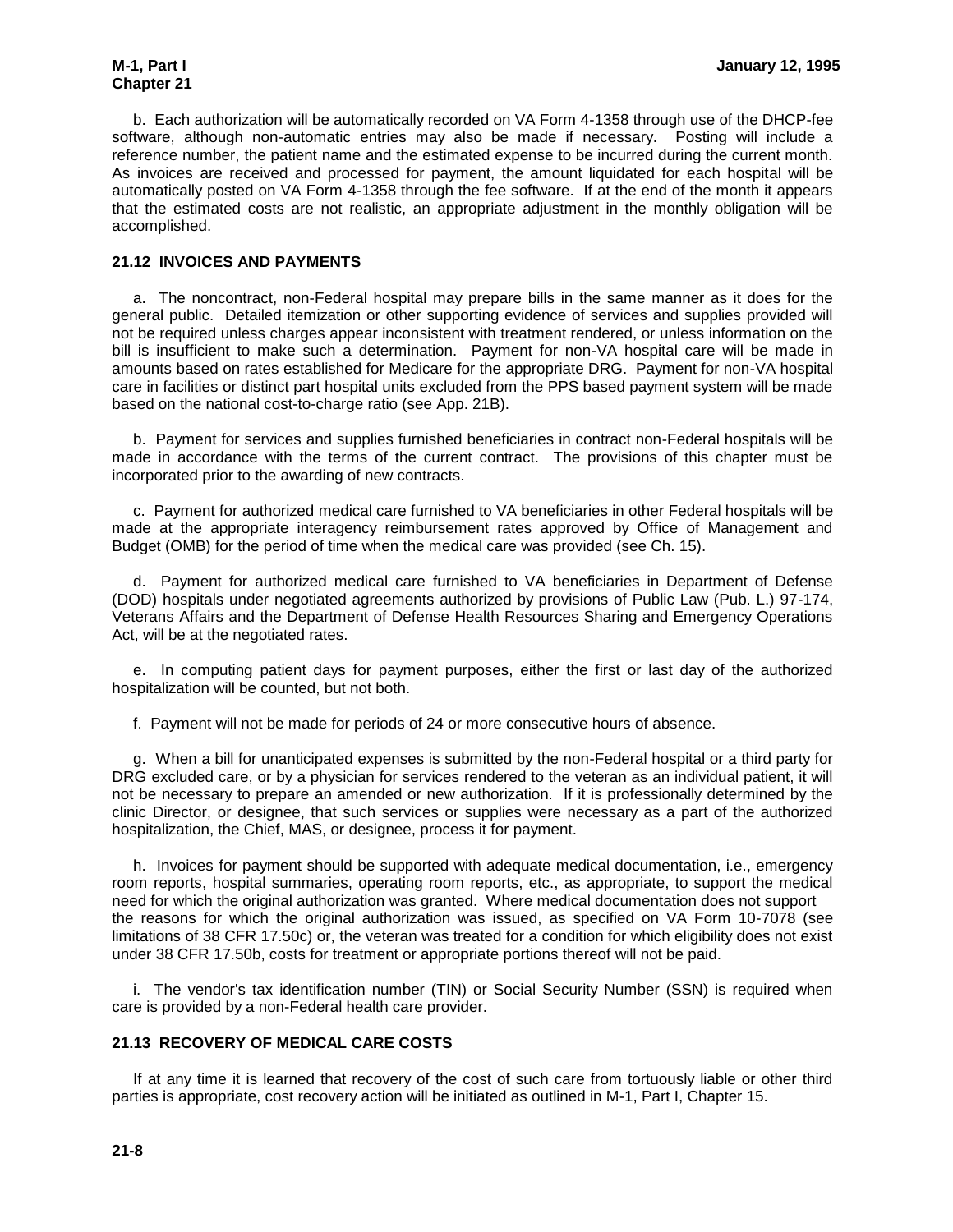#### **21.14 REPORTING CHANGES IN STATUS OF PATIENTS**

The provisions of M-1, Part I, Chapter 6, apply.

#### **21.15 DISPOSITION OF FUNDS, EFFECTS AND/OR REMAINS OF VA BENEFICIARIES**

The provisions of M-1, Part I, Chapter 14, apply.

#### **21.16 TRANSFERS TO VA MEDICAL CENTERS**

a. VA beneficiaries admitted to non-Federal hospitals or to other Federal hospitals without a bed allocation to VA will be transferred to a VA medical center at the earliest possible date in accordance with the policies in paragraph 21.09.

b. A request for a bed reservation in a VA hospital will be made as soon as possible and by the most expeditious means after receipt of notice that a patient is being or has been placed in a non-VA hospital at VA expense. An exception may be made when it is known that the patient cannot be moved for an indefinite period of time.

c. The only exceptions to transfer of a veteran to a VA medical facility will be those instances where:

(1) It is known that the patient is scheduled for discharge from the hospital within the immediate future (i.e., within the next 24 to 48 hours) and a VA physician determines that transfer would not be considered practical or in the best interest of the veteran or VA; or,

(2) At the time the veteran's condition will permit transfer, the distance to the nearest appropriate VA facility makes the transfer economically impractical, and/or not in the best interest of the veteran or VA.

d. Transfer of patients from non-VA hospitals where they are being treated at VA expense, to VA medical centers will be arranged expeditiously. Admission will be scheduled in accordance with priorities established.

e. Because most veterans in public or private hospitals at VA expense are in Priority Group I for admission to VA, the unavailability of a VA bed should not continue beyond 72 hours. When an appropriate bed in a VA medical center cannot be made available in the region or network within 72 hours, the Regional Director should be contacted for assistance. Facility Directors should take action to ensure that this program receives necessary emphasis to control the use of public and private hospitals.

#### **21.17 REPORTS**

a. All non-VA hospitalizations paid at VA expense will be reported in the Patient Treatment File (PTF) system consistent with the provisions of VA Manual MP-6, Part XVI, Chapter 3, and in the Automated Management Information System (AMIS) consistent with the provisions of VA Manual MP-6, Part IV, Supplement 1.2, Chapter 21.

b. Each medical center which reports costs in subaccounts 2575, 2580, and 2598 for non-VA hospitalization will record the workload on AMIS segment 344, 347, and/or 348 as appropriate. All non-VA hospitalizations must be recorded on these AMIS segments. Sharing agreement workload should not be recorded on these segments.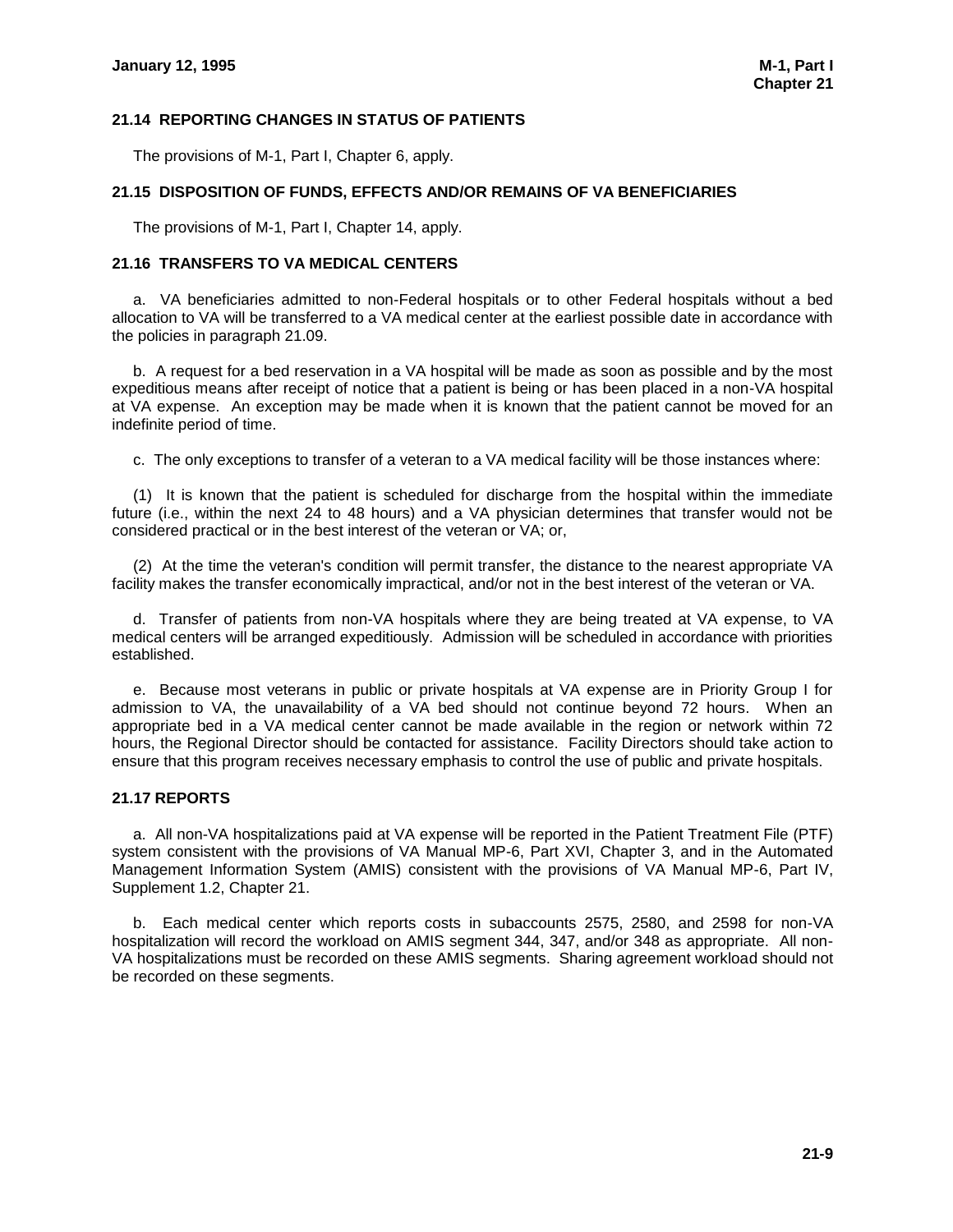#### **OTHER FEDERAL HOSPITALS WITH AGREEMENTS FOR BED ALLOCATION TO VA**

Following is a listing of Federal hospitals which have allocated beds for use of Department of Veterans Affairs (VA) beneficiaries:

#### **VA FACILITY HAVING JURISDICTION OTHER FEDERAL HOSPITAL**

#### **ALASKA**

#### VA Regional Office U.S. Air Force Hospital<br>Anchorage, AK **Elmendorf Air Force Ba** Elmendorf Air Force Base, AK

#### **HAWAII**

Honolulu, HI Honolulu, HI Honolulu, HI

VA Regional Office Tripler Army Medical Center

#### **NORTH DAKOTA**

Fargo, ND Minot, ND

VA Medical Center **VA Medical Center U.S. Air Force Hospital** 

#### **TEXAS**

El Paso, TX El Paso, TX Center

VA Outpatient Clinic **William Beaumont Army Medical** 

VA Outpatient Clinic Communication Clinic Brooke General Hospital San Antonio, TX **Ft. Sam Houston, TX** Ft. Sam Houston, TX

#### **WASHINGTON**

VA Medical Center(American Lake) Madigan Army Medical Center Tacoma, WA Tacoma, WA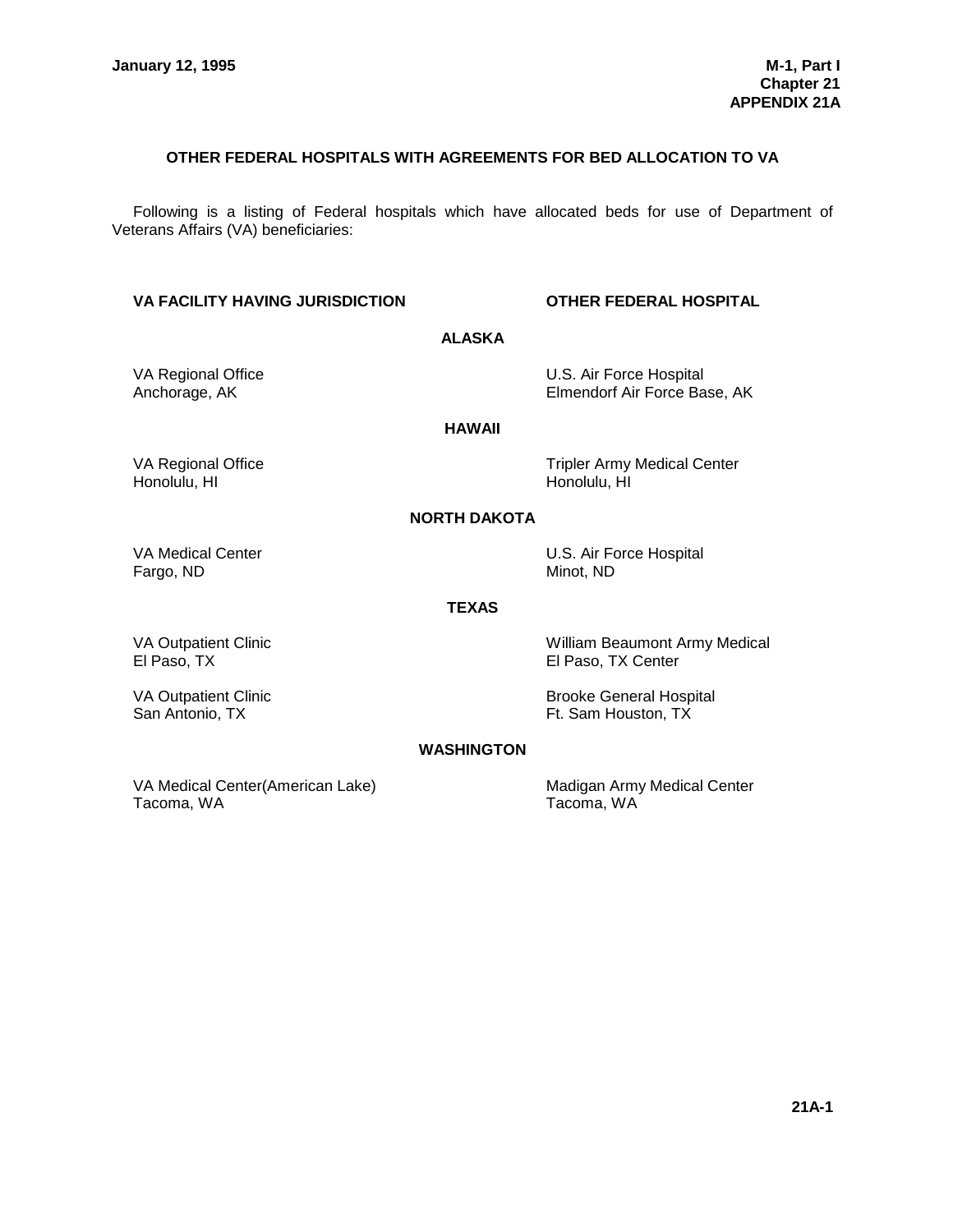#### **PAYMENTS FOR NON-VA HOSPITAL CARE**

#### 1. **Prospective Payment System**

To ensure compatibility with other Federal hospital care reimbursement programs, the Department of veterans Affairs (VA) will reimburse non-Federal hospitals using payment rates established by the Health Care Financing Administration (HCFA), Department of Health and Human Services, under its Diagnostic Related Groups (DRG)-based prospective payment system. Title 6 of Public Law 98-21 (Social Security Amendments of 1983) provides for Medicare payment for inpatient services under a prospective payment system (PPS), rather than on a reasonable cost basis. Medicare payment will be made at a predetermined specific rate for each hospital discharge. All discharges are classified according to a list of DRGs. The prospective payment rate will include capital-related costs (e.g., depreciation, taxes, rent, etc.). Medicare payment for hospital inpatient services will be determined fully under a national DRG payment methodology. The PPS system will apply to all inpatient services furnished by all hospitals participating in the Medicare Program except for psychiatric, specifically designated referral and cancer centers, rehabilitation units, alcohol units and other hospitals excluded in the Medicare Rules and Regulations.

#### 2. **VA Payment Rates**

In reimbursing non-Federal acute medical-surgical hospitals, VA will adopt the Medicare Federal DRG rates. These rates vary by region of the country and according to whether the hospital is classified "urban," "rural," or "other urban." There are nine Medicare regions. VA will utilize 27 different payment schedules, three for each region.

#### 3. **Payment of Non-Federal Hospital Claims**

a. The non-Federal hospital will submit a bill to VA for each discharge, using classifications and terminology consistent with International Classification of Diseases, Clinical Modification, 9th Edition (ICD-9-CM). The bill must contain the following information:

(1) The Provider's Medicare number (for approved PPS facilities only).

(2) The principal diagnosis, (that is, the condition established after study to be chiefly responsible for the admission), secondary diagnosis, procedures performed and discharge status.

(3) Disposition (whether transferred to another hospital - VA or non-VA, discharge or death).

b. Medicare pays hospitals the "net" DRG rate, i.e., the DRG rate minus required deductible and coinsurance amounts. However, veterans will not be required to pay deductible or coinsurance amounts. Therefore, VA will pay the full DRG rate, and advise the hospital that this constitutes payment in full for inpatient services provided the veteran.

c. The DRG rate includes the cost of all non-physician hospital inpatient services, (CT scans, hemodialysis, prosthetic items, pacemakers, laboratory and X-ray services, etc.), including those which the hospital must purchase from another facility. No separate billing or payment should be made for these services. Not included in the DRG rate are costs relating to blood supplies, and physicians' services to individual patients furnished by an entity other than the hospital providing the inpatient care. Payment or reimbursement for blood and for physicians' services to the individual veteran are ancillary services and will be made on a reasonable and customary charge basis. Payment for the physicians' services to the hospital rather than to the individual patient is included in the DRG prospective payment; these services to the hospital may not be billed separately.

d. Payments not to exceed the DRG rate will also be paid in the following circumstances: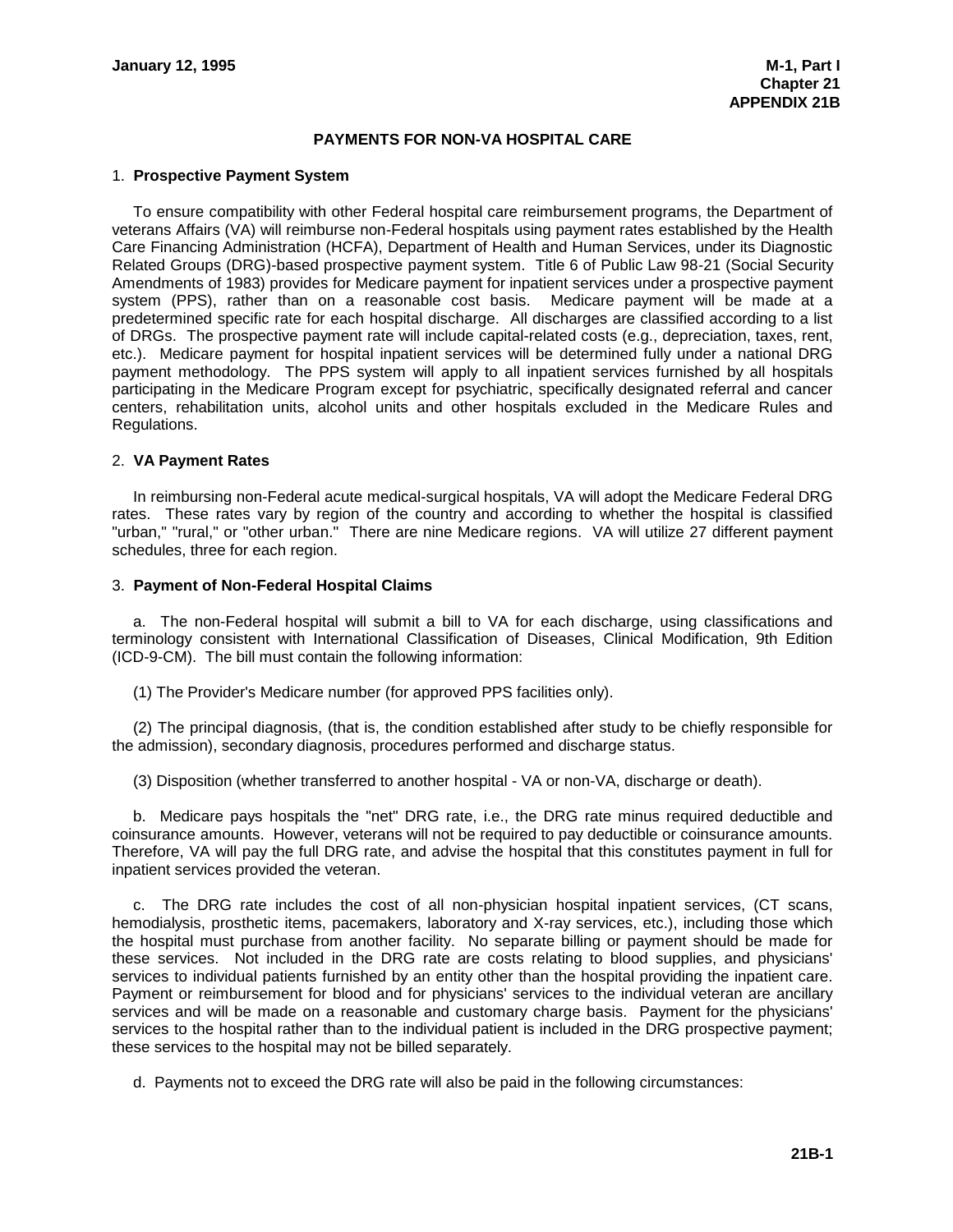## **Chapter 21 APPENDIX 21B**

(1) When the VA hospital transfers the patient to a non-VA hospital for special procedures (see examples).

(2) When the eligible veteran or proxy pays the hospital bill and then claims reimbursement from VA (see examples).

(3) When a third party insurer (except other Federal Agencies) pays the veteran's bill and the veteran asks VA to pay deductible and coinsurance amounts (see examples).

e. If a question arises as to the appropriateness of the information provided by the hospital, the bill will be returned with instructions as to the correct form and content and/or a request for clarification of the information required. After the bill has been reviewed for completeness, the data will be entered into the local Decentralized Hospital Computer Program (DHCP) pricer system which is transmitted to the Central System located at the Austin Automation Center (AAC) for assignment of the DRG and appropriate DRG rate. Outlier and pass-through costs in addition to payments for the DRG will be computed and a report will be returned to the VA facility submitting the data.

#### 4. **Transfers**

a. If a non-VA hospital transfers a veteran to another VA or Non-VA hospital, VA will pay the transferring hospital a "per diem" rate for each day the veteran was hospitalized (the total not exceeding the full DRG rate). The per diem rate is determined by dividing the rate for the appropriate DRG assigned to the patient by the average length of stay (ALOS) for the DRG. This figure becomes your daily rate and must be multiplied by the number of days to be paid.

*Example:* Patient is admitted directly to a private hospital for an acute emergency. After 3 days his condition stabilizes, and the veteran is transferred to VA for continued treatment of the same conditions. The hospital will be reimbursed for 3 days of care, not to exceed the full DRG rate.

DRG Rate = \$3,000 ALOS: 4 days Per diem rate  $= $3,000$  divided by  $4 = $750$ Number of Authorized Days: 3 days Total Payment to hospital =  $3 \times $750 = $2,250$ 

b. Transfers from medical or surgical units to other excluded distinct units providing psychiatric or rehabilitation service within the same facility are considered to be discharges from medical or surgical care. Payment based on the full DRG rate will be made in these cases.

*Example:* Using information from the example above, the veteran was hospitalized in a non-VA hospital for cardiac arrest. The veteran spent 3 days on an acute medical unit and then was transferred to an excluded rehabilitation unit within the same facility. In this case, the full DRG rate for cardiac arrest would be paid for the 3 days of care. Payment to the hospital would be the full DRG rate of \$3,000. The remaining days of care on the excluded rehabilitation unit would be paid on the basis of the national costto-charge ratio (see par. 6(a)).

#### 5. **Pass-Through Costs**

The DRG rate paid to hospitals serves as total payment for inpatient operating costs for all items and services furnished, other than physicians' services, and blood costs, associated with each discharge. These include operating costs for routine services, ancillary services, and intensive care type unit services. However, the DRG rate reimbursed by VA will cover capital-related costs and the costs of direct medical education. These reimbursements will be in addition to the full DRG rate. The capitalrelated expenses will be figured at a 9 percent add on to the DRG rate. The Direct Medical Education Reimbursement will be based on the I/R (Intern/Resident) ratio contained in the HCFA Pricer. If the I/R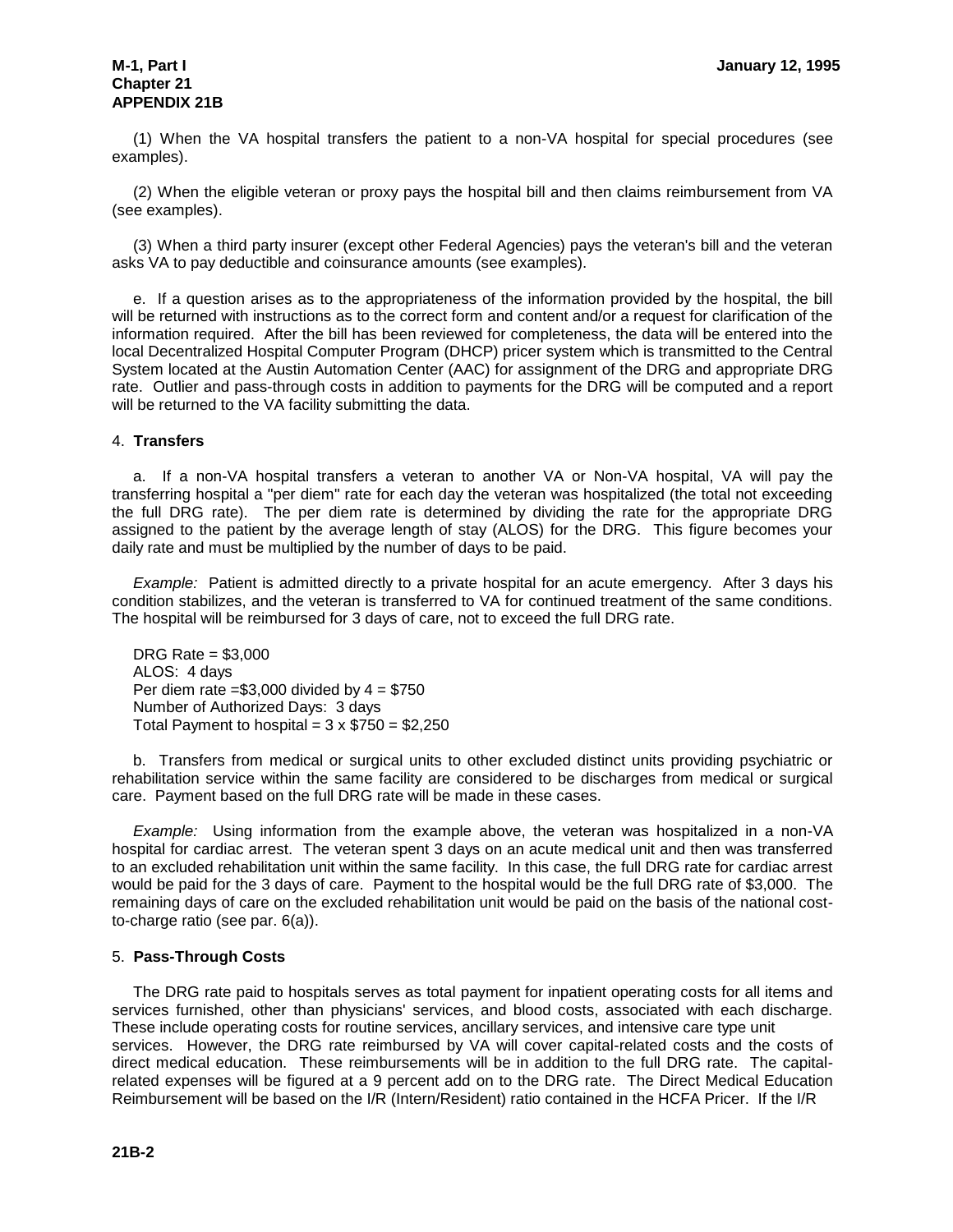ratio is above 0.25, the reimbursement will be 12 percent of the DRG rate (including outlier payments) for each discharge. If the I/R ratio is greater than 0 and less than or equal to .25, the amount will be 4 percent of the DRG rate (including outlier payments) for each discharge.

*Example:* Hospital bill for a veteran whose principal diagnosis was cardiac arrest and who was assigned DRG 129. Assume the total DRG reimbursement rate for the region and location is \$3,000. The hospital will be paid \$3,000, plus 9 percent for capital-related costs, plus the appropriate I/R ratio based on the HCFA Pricer.

#### 6. **Psychiatric Hospitals; Referral and Cancer Centers; Excluded Hospitals and Units**

a. Since the Medicare Program has not established DRG-based payment rates for psychiatric hospitals and distinct units, VA will continue to pay these hospitals and distinct units on the basis of reasonable cost, which is calculated to be a percentage of the billed charge. HCFA has determined that the national ratio of Medicare inpatient operating costs to Medicare operating costs is 72 percent. Hence, VA will reimburse hospitals at rates that are 72 percent of usual and customary charges in the community (unless VA has negotiated to pay a hospital at lower rates).

*Example:* A psychiatric hospital treats a veteran with a diagnosis of depressive neurosis. The length of stay is 20 days. The hospital's charge to VA is \$2,500 (which is determined to be usual and customary in the community). Therefore, VA will pay the hospital 72 percent of \$2500 = \$1,800.

b. Payments for non-VA care in excluded facilities or units will not be calculated through the DHCPfee pricer. The amount to be suspended from the above invoices must be computed by the facility processing the payment to the excluded facility or unit.

#### 7. **Excluded Hospitals - Exceptions to Medicare Exclusions**

a. Payment for treatment provided in hospitals not participating with Medicare are exempt from PPS and are paid based upon the usual and customary charge, unless a lower rate has been negotiated.

b. Payments for treatment provided in the State of Maryland or the Finger Lakes Hospital Association in New York are exempt from PPS as payments are based upon their unique payment system whereby facilities will be reimbursed at the billing rate charged.

c. Payments for treatment in psychiatric hospitals, rehabilitation hospitals, cancer hospitals, and distinct units are exempt from PPS when those hospitals/units meet the Medicare exclusion requirements. Payment for treatment in excluded hospitals or units will be paid at 72 percent of the usual and customary charges, unless a lower rate has been negotiated.

#### 8. **Interim Payments**

a. Interim payments to facilities providing medical and surgical care under DRG-based prospective payment system **will not be made** by VA while the veteran continues authorized non-VA hospital care. Full payment based on the DRG assignment will be made after the veteran is discharged from authorized non-VA care.

b. Interim payments will be made based on the national cost-to-charge ratio only to facilities excluded from the DRG payment system (see preceding par. 7).

#### 9. **Computation of Payment/Reimbursement Amounts Based on DRG's**

- a. Based on the data submitted to the AAC, the AAC will:
- (1) Assign the appropriate DRG,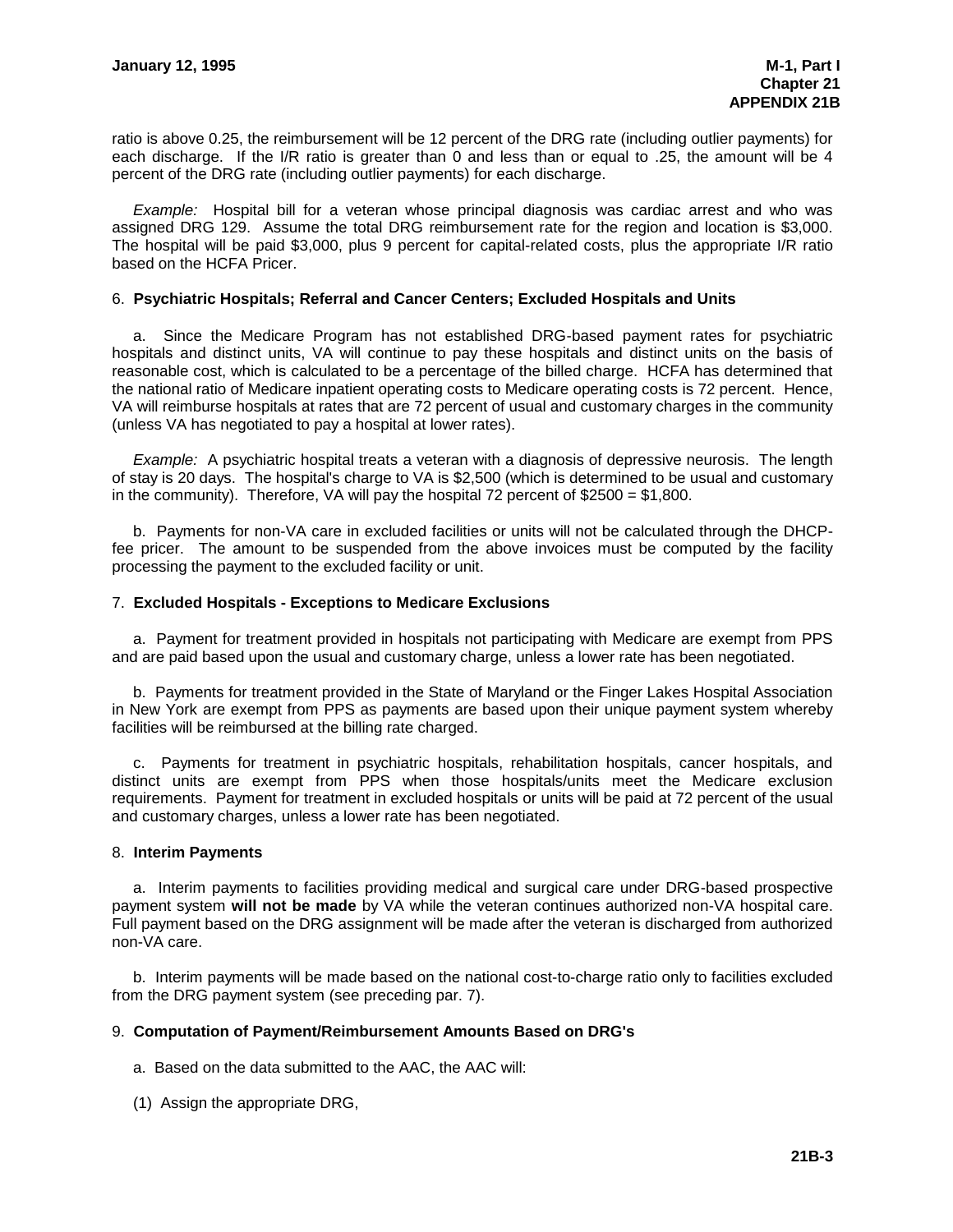## **Chapter 21 APPENDIX 21B**

(2) Compute a dollar amount based on the DRG rate for the provider location and discharge or transfer status of the patients,

- (3) Compute any outliers,
- (4) Compute pass-through costs, and

(5) Determine a DRG total amount (computed DRG amount + outliers + pass-through). The AAC will then compute a total amount for payment based on other data submitted by the VA facility. This information will be returned to the VA facilities authorizing the non-VA hospital care.

b. The following are examples of the total computed for payment, if payment is to be made to the provider (non-Federal hospital):

(1) Total Amount Billed to VA by Provider. The amount claimed equals the billed charges. No payment has been made from any source. The DRG total is less than or equal to the amount claimed. Pay the DRG total.

*Example:* The hospital billed charges and amount claimed is \$5,000. The DRG computed plus outliers and pass-through (= DRG total) comes to \$3,000. - Then pay \$3,000

(2) Total Amount Billed to VA By Provider. The amount claimed equals the billed charges. No payment has been made from any source. The DRG total is more than the amount claimed. Pay the DRG total.

*Example:* The hospital billed charges and amount claimed is \$5,000. The DRG computed plus outliers and pass-throughs comes to \$7,000. Pay the hospital \$7,000

(3) Balance Due Billed to VA By Provider - Partial Payment Made by Private Insurance. The amount claimed is less than the billed charges. Some payment has been made by an insurer other than Medicare or other Federal source. Payment is under any regulatory authority. The DRG total is less than or equal to the amount claimed. Pay the DRG total minus the difference between billed charges and the amount claimed.

*Example:* The hospital billed \$10,000. Blue Cross paid \$3,000. The amount claimed is \$7,000.  $($10,000 - $3,000 = $7,000)$ . The DRG computed plus outliers and pass-through comes to \$4,000.  $($4,000 - $3,000 = $1,000)$ . Pay the hospital \$1,000.

(4) Balance Due Billed To VA By Provider. Partial Payment Made By Private Insurance. The amount claimed is less than the billed charges. Some payment has been made by an insurer, other than Medicare or other Federal source. The DRG total is more than the amount claimed. If the DRG total minus the difference between the billed charges and the amount claimed is greater than zero "0", pay that difference.

*Example:* The hospital billed \$10,000. Blue Cross paid \$6,000. The amount claimed is \$4,000.  $($10,000 - $6,000 = $4,000)$ . The DRG computed plus outliers and pass-through comes to \$7,000.  $($7,000 - $6,000 = $1,000)$ . Pay the hospital \$1,000.

*Example:* The hospital billed \$10,000. Blue Cross paid \$9,000. The amount claimed is \$1,000.  $($10,000 - $9,000 = $1,000)$ . The DRG computed plus outliers and pass-throughs comes to \$4,000.  $($4,000 - $9,000 = -$5,000)$  No payment will be made to the hospital.

c. The following are examples of the total computed for payment if the payment to be made is a reimbursement to the veteran or some other third party: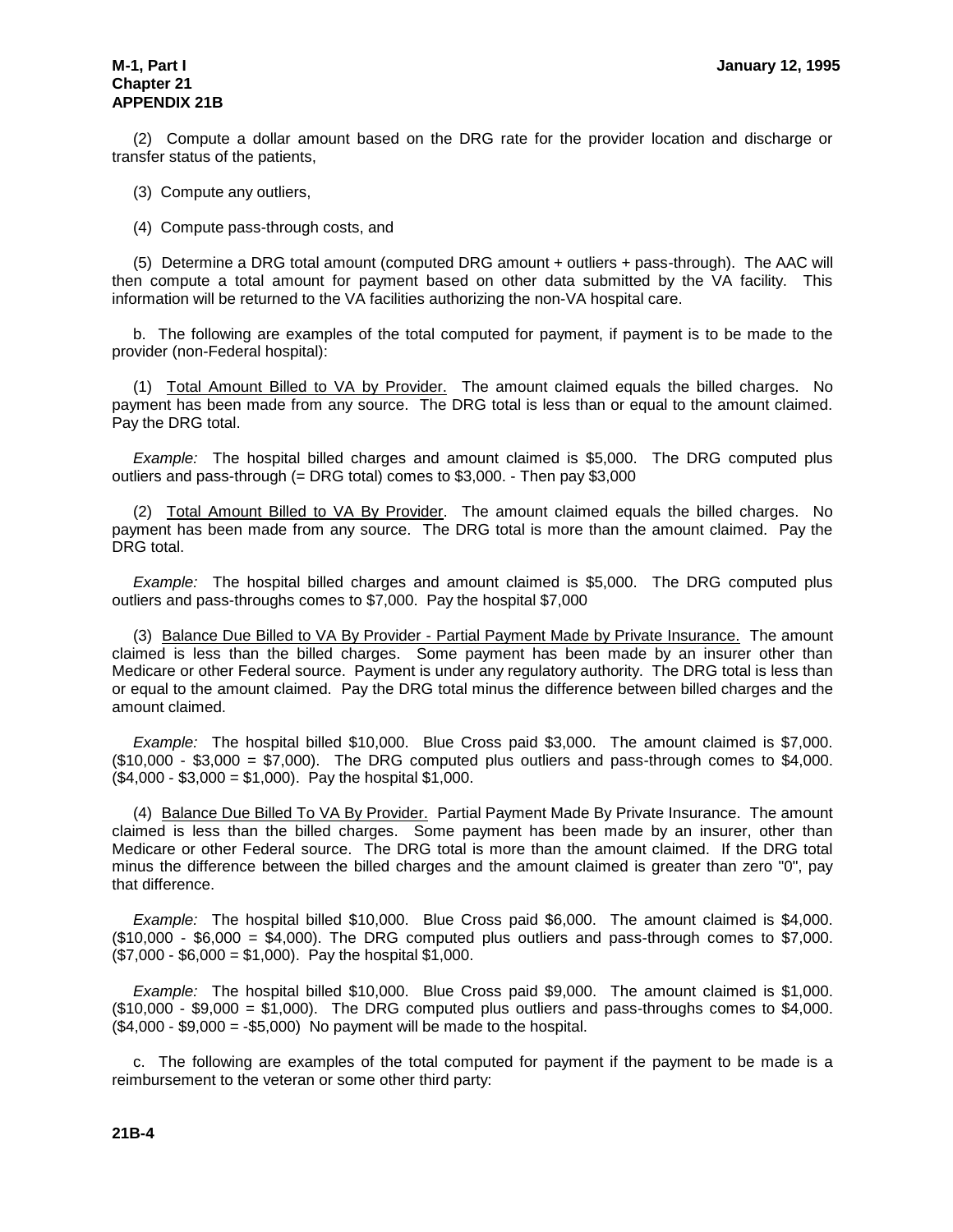(1) Total Amount Billed is Claimed. The total amount claimed equals the billed changes. The DRG total is less than or equal to the amount claimed. Reimburse the DRG total.

*Example:* The hospital bills the veteran for \$5,000. No payment has been made from any insurance or Federal source and the amount claimed for payment is \$5,000. The DRG computed plus outliers and pass-through (= DRG total) comes to \$3,000. Reimburse the hospital \$3,000.

(2) Total Amount Billed is Claimed. The amount claimed equals the billed charges. The DRG total is greater than the amount claimed. Reimburse the DRG amount.

*Example:* The patient died on the second day of care. The hospital bill for 2 days is \$2,000. No payment has been made from any insurance or Federal source and the amount claimed is \$2,000. The DRG computed plus outliers and pass-through comes to \$3,000. Reimburse the hospital \$3,000.

(3) Balance Due After Partial Payment from Private Insurance - Care Not Previously Authorized (Unauthorized Claim). The amount claimed is less than the billed charges. Some payment has been made by an insurer other than Medicare or other Federal agency. The care was unauthorized by VA and is paid under 38 CFR 17.80. The DRG total is less than or equal to the amount claimed. Reimburse the DRG total.

*Example:* The hospital billed \$10,000. The patient's Blue Cross paid \$5,000. The veteran paid the balance and the amount claimed for reimbursement comes to \$5,000. (\$10,000 - \$5,000). The DRG computed plus outliers and pass-through comes to \$4,000. Reimburse the veteran \$4,000.

(4) Balance Due After Partial Payment From Private Insurance - Care Not Previously Authorized (Unauthorized Claim). The amount claimed is less than the billed charges. Some payment has been made by an insurer other than Medicare or other Federal agency. The care was unauthorized by VA and is paid under 38 CFR 17.80. The DRG total is more than the amount claimed. Reimburse the amount claimed.

*Example:* The hospital billed \$10,000. The patient's insurance paid \$7,000. The veteran paid the balance and the amount claimed for reimbursement is \$3,000. The DRG plus outliers and pass-through comes to \$5,000. Reimburse the veteran \$3,000.

(5) Balance Due After Partial Payment From Private Insurance - Care Authorized by VA.. The amount claimed is less than the billed charges. Some payment has been made by an insurer other than Medicare or other Federal agency. The care was authorized by VA (any regulatory authority code except 38 CFR 17.80). The DRG total is less than or equal to the amount claimed. Reimburse the DRG total minus the difference between billed charges and the amount claimed.

*Example:* The hospital billed \$10,000. Blue Cross paid \$3,000. The veteran paid the balance and the amount claimed for reimbursement is \$7,000. (\$10,000 - \$3,000). The DRG computed plus outlier and pass-through comes to \$4,000. Reimburse the DRG total \$4,000 minus the difference between billed charges and the amount claimed  $(\$10,000 - \$7,000) = \$3,000$ . Reimburse the veteran  $\$1,000$  ( $\$4,000$  -\$3,000).

(6) Balance Due After Partial Payment From Private Insurance - Care Authorized by VA. The amount claimed is less than the billed charges. Some payment has been made by an insurer other than Medicare or other Federal agency. The care was authorized by VA - any regulatory authority other than 38 CFR 17.80. The DRG total is more than the amount claimed. If the DRG total minus the difference between the billed charges and the amount claimed is greater than zero "0", reimburse this difference.

*Example:* The hospital billed \$10,000. Blue Cross paid \$6,000. The veteran paid the balance and the amount claimed for reimbursement is  $$4,000$  ( $$10,000 - $6,000 = $4,000$ ). The DRG computed plus outlier and pass-through comes to \$7,000. Reimburse the DRG total of \$7,000 minus the difference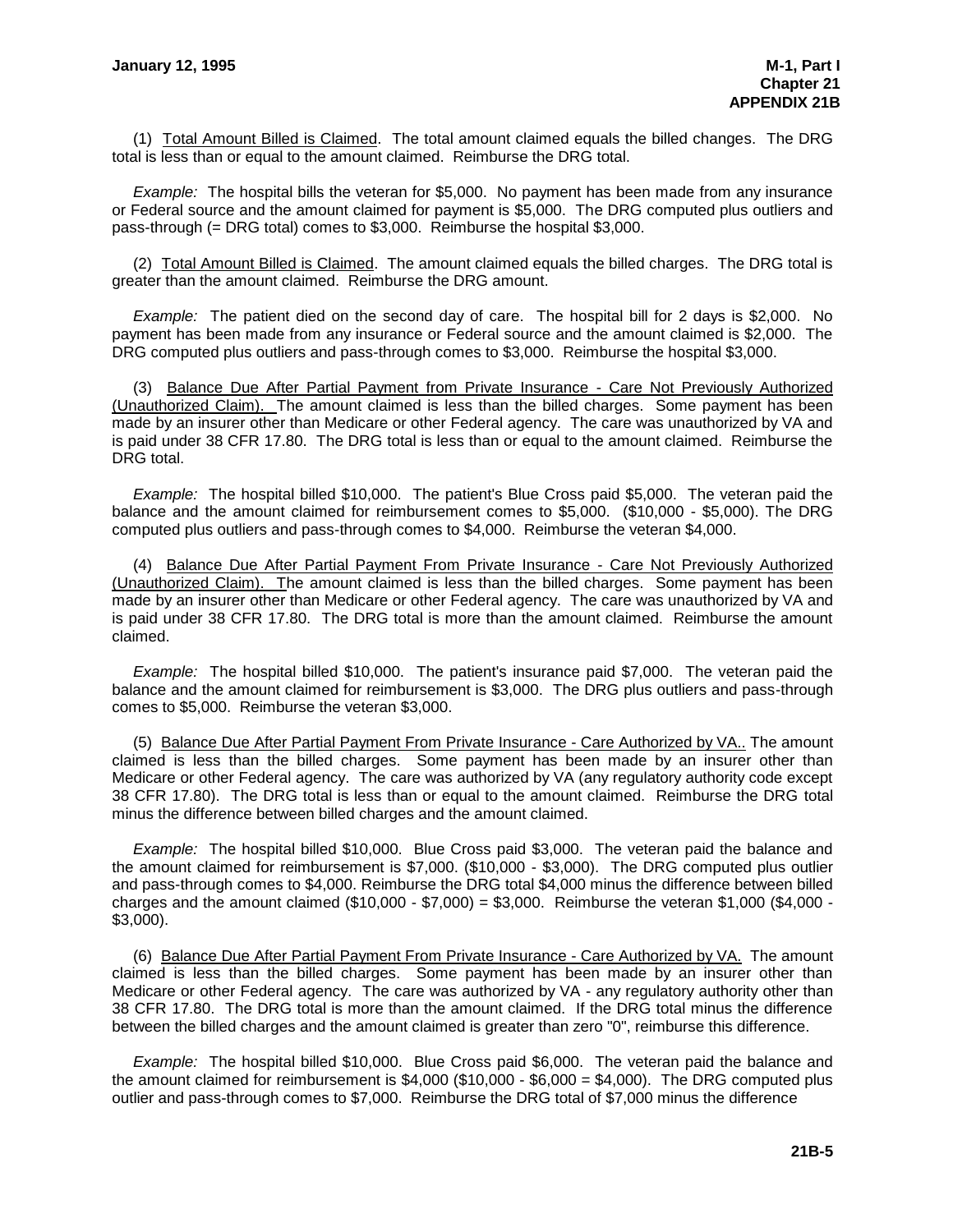## **Chapter 21 APPENDIX 21B**

between the billed charges and the amount claimed  $(\$10,000 - \$4,000 = \$6,000) = \$1,000$ . Reimburse the veteran \$1,000 (\$7,000 - \$6,000).

*Example:* The hospital billed \$10,000. Blue Cross paid \$9,000. The veteran paid the balance and the amount claimed for reimbursement is \$1,000. The DRG computed plus outlier and pass-through comes to \$4,000. Reimburse the DRG total of \$4,000 minus the difference between the billed charges and the amount claimed  $(\$10,000 - \$1,000 = \$9,000) = -\$5,000$ . Since the result of this calculation is a negative amount or less than 0, no reimbursement to will be made. Reimburse the veteran nothing.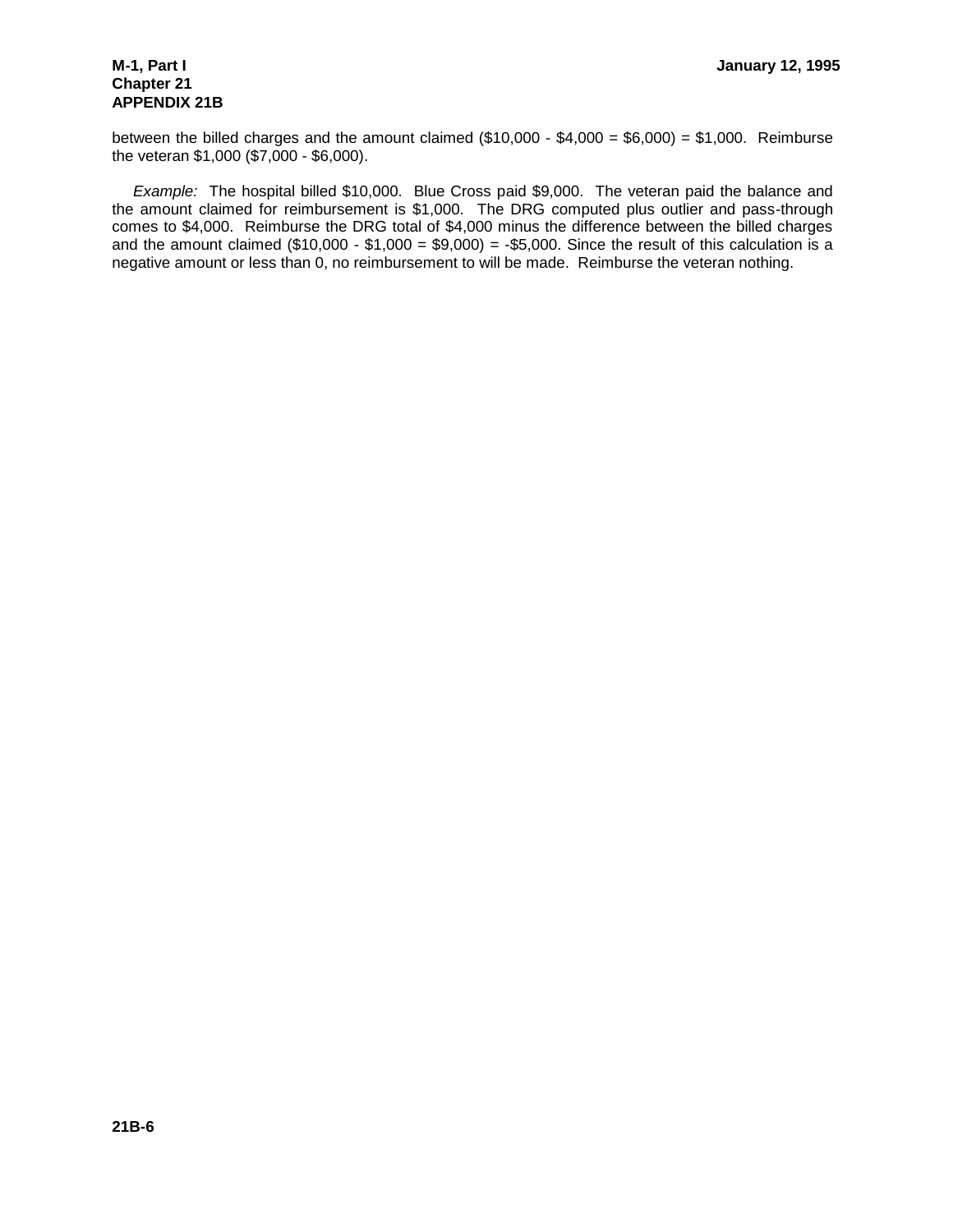#### **PROCESSING INVOICES FOR PAYMENT OF MEDICAL AND SURGICAL NON-VA HOSPITAL CARE**

#### 1. **Content and Review of Invoices**

a. The non-Federal hospital will submit a bill to the Department of Veterans Affairs (VA) at the time of discharge. Billings may be accepted in any format, including submission of the Health Care Financing Administration (HCFA )Form 1453 or UB-82, but must include the following minimum information clearly identified:

(1) Patient's date of birth;

(2) Patient's sex;

(3) Patient's name;

(4) Date of Admission;

(5) Date of discharge (death, or transfer to another hospital);

(6) Type of disposition (discharge, death, or transfer to another facility);

(7) Total charges billed for care provided;

(8) Amount claimed for payment;

(9) Provider name, address and Medicare provider number;

(10) Admitting diagnosis with appropriate International Classification of Diseases, Clinical Modification, 9th Edition (ICD-9-CM) code;

(11) Principal diagnosis with appropriate ICD-9-CM code;

(12) Other diagnoses with appropriate ICD-9-CM code; and

(13) Surgical Procedures with dates of procedures and ICD-9-CM codes.

Invoices which do not contain this information should be returned to the non-Federal hospital which submitted the bill for completion of these items.

b. The principal diagnosis must be identified as such and must be in full ICD-9-CM code through the fifth digit, if available. The principal diagnosis is the condition established after study to be chiefly responsible for the patient's admission.

c. Other diagnoses are conditions which coexist at the time of admission, or which develop subsequently. Excluded are conditions which relate to earlier episodes and which have no bearing on the current admission for hospital care. Other diagnoses must be in full ICD-9-CM code through the fifth digit, if available. Up to four other diagnoses may be accepted.

d. Surgical procedures must be in full ICD-9-CM codes through the fourth digit, if possible. One principal and up to two other surgical procedures may be submitted. The principal surgical procedure is that which is therapeutic rather than diagnostic, most related to the principal diagnosis or is necessary to take care of a complication. Surgical procedures include incision, excision, amputation, introduction, endoscopy, repair, destruction, suture, and manipulation. Only if no therapeutic procedure has been performed, can a diagnostic procedure be the primary surgical procedure.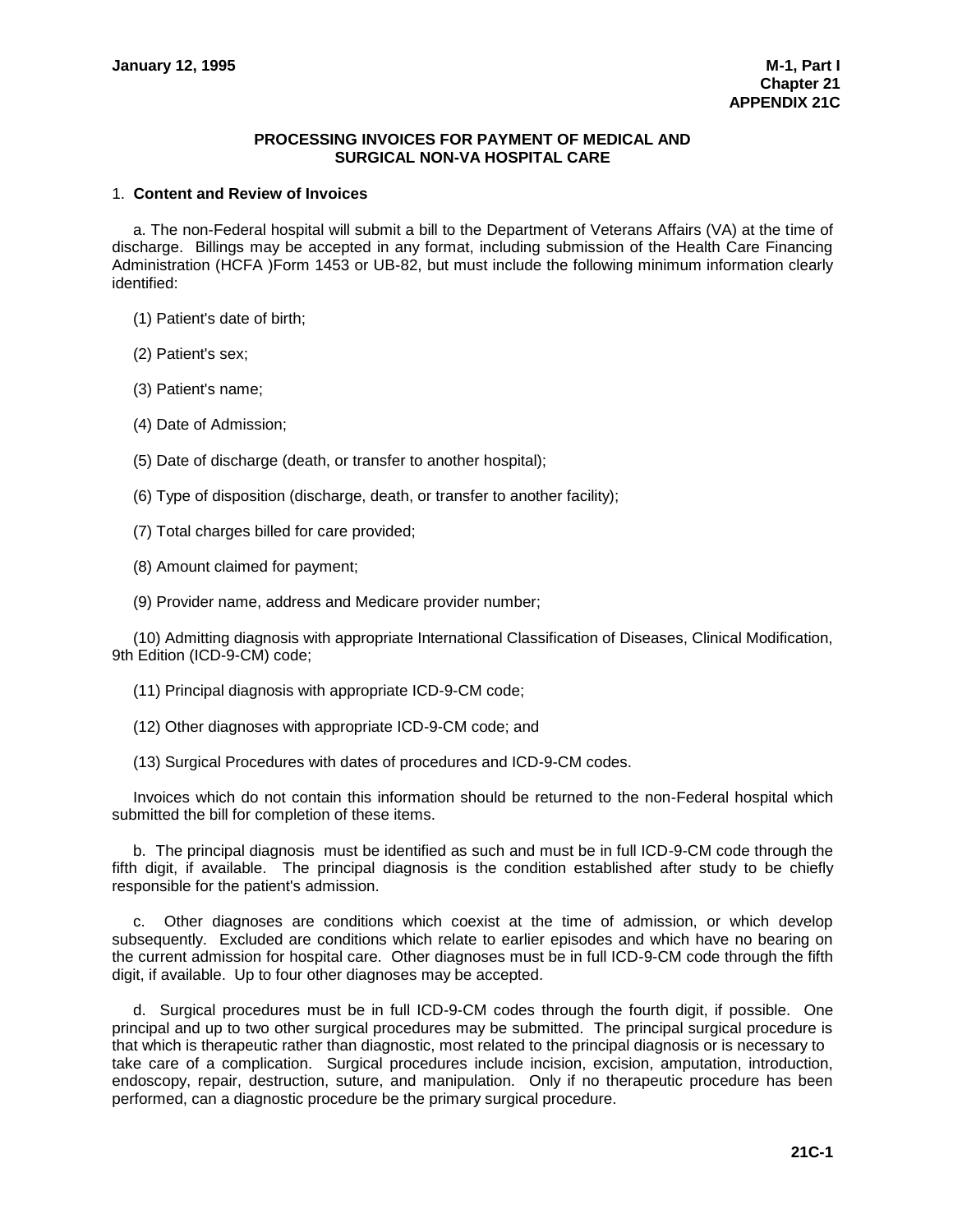e. Invoices and necessary medical records will be reviewed to verify eligibility for payment by VA. Review will include the determination of the number of days of hospital care which will be authorized by VA (38 Code of Federal Regulations (CFR)17.50c or 17.80a). If on review a procedure or diagnosis is found not to be part of authorized care or not medically necessary, denial of the procedure or diagnosis will be made and the Diagnostically Related Group (DRG) will be calculated excluding the ICD-9-CM code for that procedure or diagnosis.

f. The claim for payment will be processed through the Decentralized Hospital Computer Program (DHCP) Fee-Basis Civil hospital pricer software.

#### 2. **Edit Procedure**

a. The HCFA Grouper at the Austin Automation Center will perform edits on the data submitted similar to those performed on entries into the Fee and Patient Treatment File (PTF) system. Data submitted are subject to edit for accuracy and consistency.

(1) Accuracy is verified by testing each data entry to see if it is a legitimate code. *Example:* A ten digit number is entered into the veteran's social security number section. This would constitute an error in accuracy.

(2) Consistency is verified by correlating two data entries, each of which individually may be correct but viewed together are logically inconsistent.

b. All errors in accuracy and consistency will be denoted with an asterisk (\*) under the error. All errors identified by an asterisk indicate rejection of all data related to that submission and nonacceptance of that record.

c A pound (#) sign will be used to flag relevant data fields anytime the episode of care under consideration results in payment of either a day or cost outlier. Special attention should be paid to verify the data elements in these fields before certifying the voucher for payment. The # sign does not indicate an error.

d. If the report is returned indicating that the provider is a facility excluded from the DRG prospective pay system, then payment will be computed based on the national cost-to-charge ratio times the billed charges that are reasonable, usual, customary, and not in excess of rates or fees the hospital charges the general public for similar services in the community.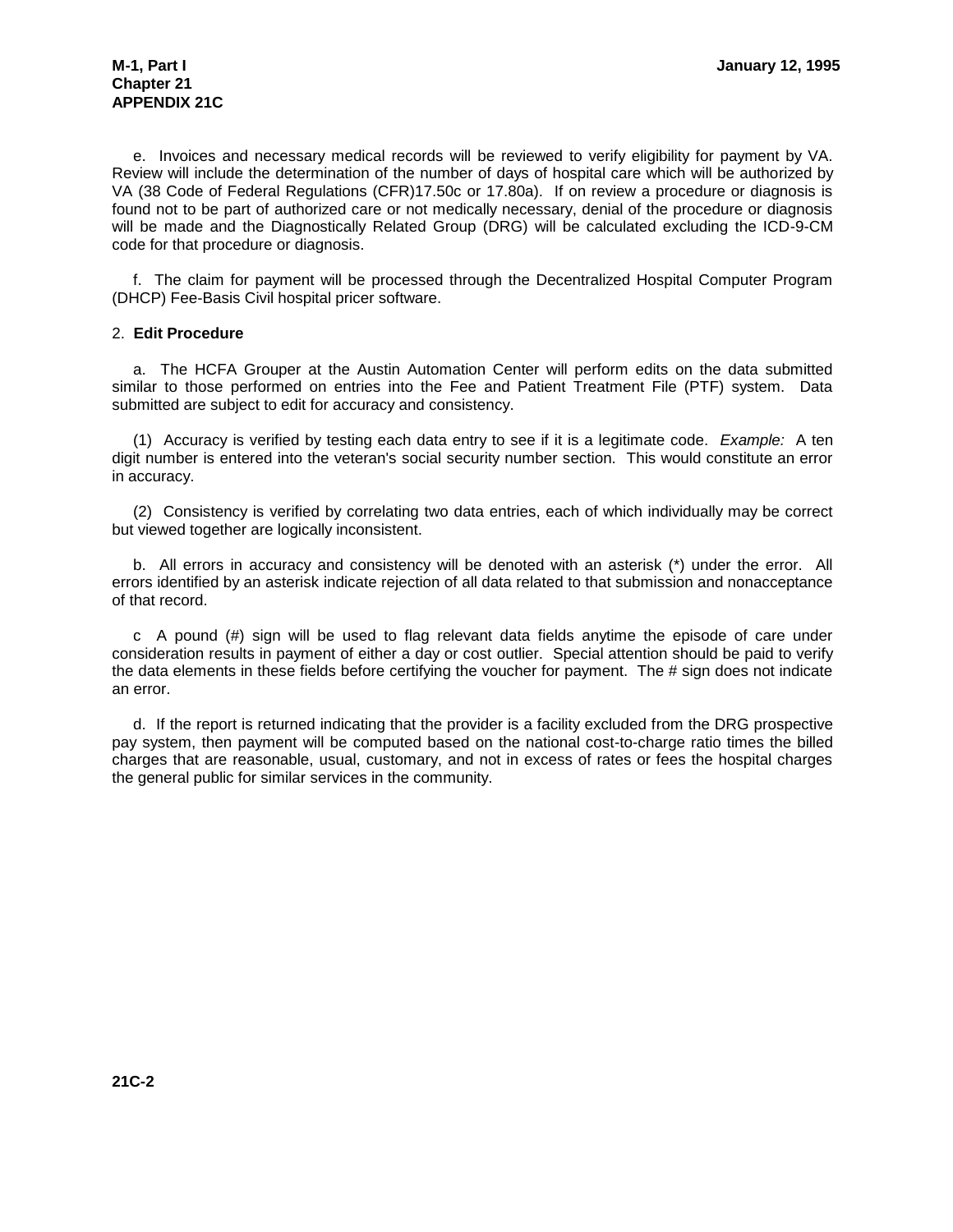#### **January 12, 1995**

1. Transmitted is a revision to Department of Veterans Affairs (VA), Veterans Health Administration (VHA) Manual M-1, "Operations," Part I, "Medical Administration," Chapter 21, "Authorized Non-VA Hospitalization in the United States."

2. Principal changes are:

a. This chapter has been completely revised to more clearly define the methodology for VA payment of non-VA hospital care. Revisions are required as a result of Inspector General and General Accounting Office audit recommendations.

b. **Paragraph 21.04, e.(2):** Has been added to include eligibility for contract non-VA hospital care for the treatment of any disability of a veteran who has a total disability permanent in nature from a serviceconnected disability, changes required as a result of Public Law 102-585.

c. **Appendix 21B:** Has been added to explain the prospective payment system which is the process used to determine the amount to be paid for non-VA hospital care.

d. **Appendix 21C:** Has been added to provide instructions for processing invoices for payment of medical and surgical non-VA medical facility care.

#### 3. **Filing Instructions**

#### **Remove pages Insert pages**

21-i through 21-iii 21-i through 21-ii 21-1 through 21-8 21-1 through 21-9 21A-1 through 21A-2 21A-1 21B-1 21B-1 through 21B-6 21C-1 through 21C-2

4. **RESCISSIONS**: M-1, Part I, Chapter 21, dated April 13, 1983; VHA Circulars/Directives: 10-88-011 10-88-034, 10-89-022, 10-90-064, 10-90-143, and Supplement No. 1.

> S/by Dennis Smith for Kenneth W. Kizer, M.D., M.P.H. Under Secretary for Health

Distribution: **RPC: 1129** FD

Printing Date: 1/95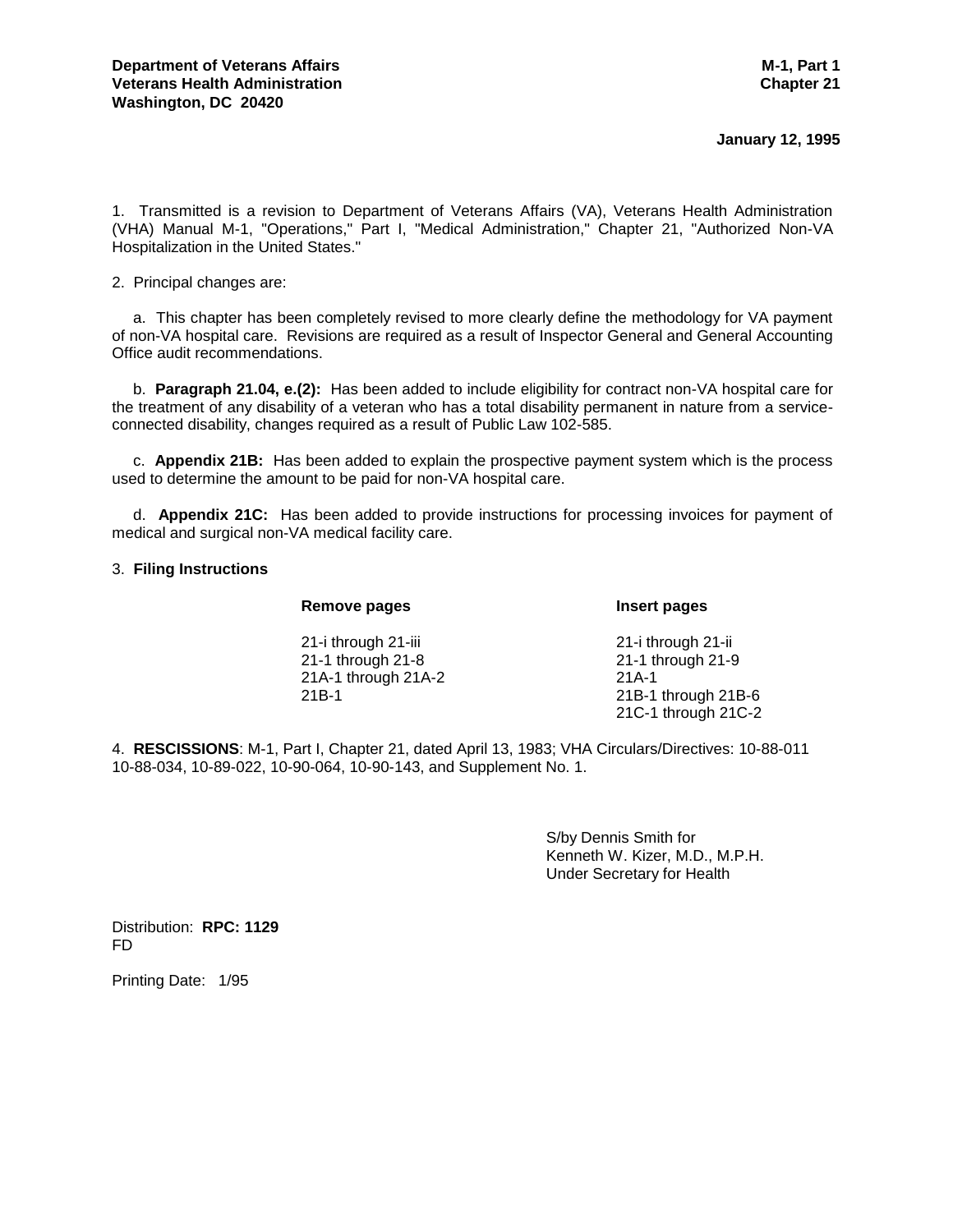$II$  10-88-11

July 26, 1988

|             | <b>TELEGRAPHIC MESSAGE</b>                                          | PRECEDENCE                                                             | SECURITY CLASSIFICATION                      |                             |
|-------------|---------------------------------------------------------------------|------------------------------------------------------------------------|----------------------------------------------|-----------------------------|
|             | NAME OF AGENCY                                                      | <b>ACTION:</b>                                                         |                                              |                             |
|             | <b>VACO</b>                                                         |                                                                        |                                              |                             |
|             | WASHINGTON, DC                                                      | <b>INFO:</b>                                                           |                                              |                             |
|             | <b>ACCOUNTING CLASSIFICATION</b>                                    | DATE PREPARED '<br>7/22/88                                             | FILE                                         |                             |
|             | FOR INFORMATION CALL                                                | PHONE NUMBER                                                           | TYPE OF MESSAGE                              |                             |
| <b>NAME</b> | DALE WOODSON                                                        | 373-2504                                                               | <b>BOOK</b><br>$\Box$ single<br>$\mathsf{L}$ | multiple.<br><b>ADDRESS</b> |
|             | THIS SPACE FOR USE OF COMMUNICATION UNIT                            |                                                                        |                                              |                             |
|             |                                                                     |                                                                        |                                              |                             |
|             |                                                                     | MESSAGE TO BE TRANSMITTED (Use double spacing and all-capital-letters) |                                              |                             |
| TO:         | DIRECTORS, ALVAMCS, ALVAMDD, AND REGIONAL OFFICES WITH OUTPATIENT   |                                                                        |                                              |                             |
|             | (REGIONAL DIRECTORS)<br>CLINICS                                     |                                                                        |                                              |                             |
|             | 00/136 THIS IS INTERIM ISSUE 10-88-11 (DTD:                         | 7/26/88)                                                               |                                              |                             |
|             |                                                                     |                                                                        |                                              |                             |
|             | BASIC ADMINISTRATIVE ISSUE AFFECTED: DM&S MANUAL M-1, PART I,<br>Α. |                                                                        |                                              |                             |
|             | CHAPTER 21.                                                         |                                                                        |                                              |                             |
|             | OTHER ISSUES AFFECTED: DM&S MANUAL M-1, PART I, CHAPTER 20<br>В.    |                                                                        |                                              |                             |
|             | REASON FOR ISSUE: TO PERMIT THE AUTHORIZATION OF NON-VA             |                                                                        |                                              |                             |
|             | С.                                                                  |                                                                        |                                              |                             |
|             | HOSPITAL CARE TO OBTAIN DIAGNOSTIC SERVICES IN CONNECTION WITH O&E  |                                                                        |                                              |                             |
|             | EXAMINATIONS, TO DEFINE FINANCIAL RESPONSIBILITY AND REDEFINE       |                                                                        |                                              |                             |
|             | PARAGRAPH 21.22j. EFFECTIVE DATE JULY 1, 1988.                      |                                                                        |                                              |                             |
|             | TEXT OF THE ISSUE:                                                  |                                                                        |                                              |                             |
|             | D.                                                                  |                                                                        |                                              |                             |
|             | 1. GENERAL:                                                         |                                                                        |                                              |                             |
|             | A. PUBLIC LAW 100-322 HAS EXPANDED THE AUTHORITY FOR                |                                                                        |                                              |                             |
|             | PROVIDING NON-VA HOSPITAL CARE TO CERTAIN PERSONS.                  |                                                                        |                                              |                             |
|             | B. CURRENT STATUTES NOW PROVIDE AUTHORITY FOR THE VA TO             |                                                                        |                                              |                             |
|             | OBTAIN NECESSARY DIAGNOSTIC SERVICES FROM NON-VA SOURCES TO         |                                                                        |                                              |                             |
|             |                                                                     |                                                                        |                                              |                             |
|             | COMPLETE OBSERVATION AND EXAMINATION REQUESTS.                      |                                                                        |                                              |                             |
|             | C. REDEFINE M-1, PART I, CHAPTER 21, PARAGRAPH 21.22j.              |                                                                        |                                              |                             |
|             |                                                                     |                                                                        | SECURITY CLASSIFICATION                      |                             |
|             |                                                                     | NO. OF PGS.<br>PAGE NO.                                                |                                              |                             |
|             |                                                                     | 1 <sup>1</sup><br>4                                                    |                                              |                             |

 $\frac{1}{2}$  , to ( stanii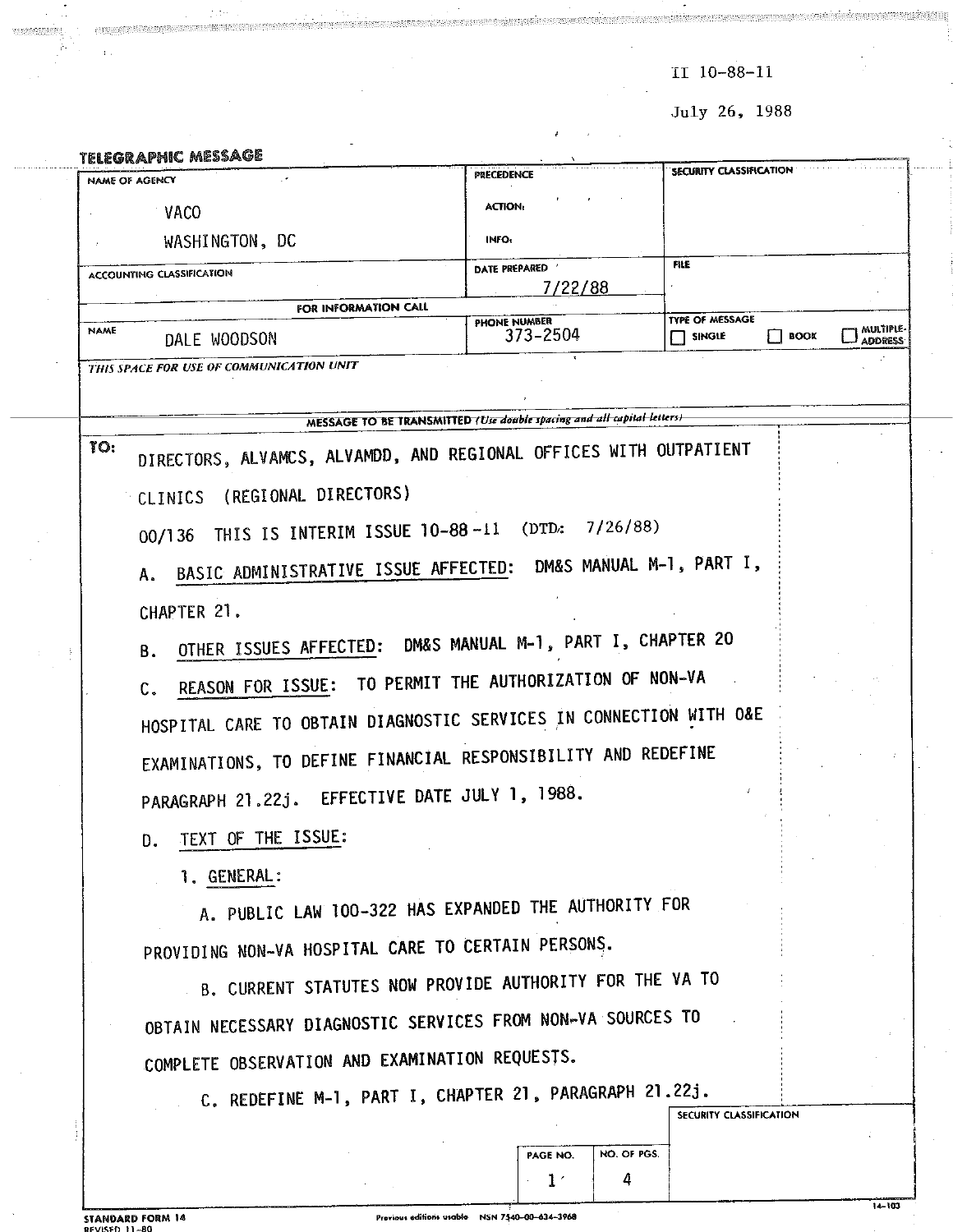$11 \t10-88-11$ July 26, 1988

#### **TELEGRAPHIC MESSAGE**

| <b>NAME OF AGENCY</b>                    | <b>PRECEDENCE</b>    | SECURITY CLASSIFICATION                                                            |
|------------------------------------------|----------------------|------------------------------------------------------------------------------------|
|                                          | <b>ACTION:</b>       |                                                                                    |
|                                          | INFO.                |                                                                                    |
| ACCOUNTING CLASSIFICATION                | <b>DATE PREPARED</b> | <b>FILE</b>                                                                        |
| FOR INFORMATION CALL                     | $\sim$               |                                                                                    |
| <b>NAME</b>                              | PHONE NUMBER         | TYPE OF MESSAGE<br><b>MULTIPLE-</b><br><b>SINGLE</b><br>    BOOK<br><b>ADDRESS</b> |
| THIS SPACE FOR USE OF COMMUNICATION UNIT |                      |                                                                                    |

MESSAGE TO BE TRANSMITTED (Use double spacing and all capital letters)

TO:

#### 2. SPECIFIC:

A. INSERT THE FOLLOWING NEW SUBPARAGRAPH TO 21.21 "d" "CLINIC DIRECTORS OR THEIR DESIGNEES WILL AUTHORIZE NECESSARY DIAGNOSTIC SERVICES AT NON-VA FACILITIES (ON AN INPATIENT OR OUTPATIENT BASIS) IN ORDER TO COMPLETE REQUESTS FROM REGIONAL OFFICES FOR OBSERVATION AND EXAMINATION (O&E) OF A PERSON TO DETERMINE ELIGIBILITY FOR VA BENEFITS OR SERVICES."

(1) "AUTHORIZATION AND PAYMENT FOR PUBLIC OR PRIVATE CARE UNDER THESE CIRCUMSTANCES WILL BE THE RESPONSIBILITY OF THE APPROPRIATE CLINIC OF JURISDICTION. PAYMENT FOR SUCH CARE WILL BE MADE FROM CONTRACT HOSPITALIZATION FUNDS."

B. THIS INTERIM ISSUE CHANGES M-1, PART I, CHAPTER 20 AS FOLLOWS: CHANGE PARAGRAPH 20.19 TO READ: "VA FORM 21-2507, REQUEST FOR PHYSICAL EXAMINATION, REQUESTING HOSPITALIZATION FOR O&E (OBSERVATION AND EXAMINATION) WILL BE REFERRED TO THE NEAREST SUITABLE VA MEDICAL CENTER. WHEN THE CLINIC RECEIVES A VA FORM 21-2507 WHICH DOES NOT SPECIFY O&E, AND THE CLINIC

 $14 - 103$ 

SECURITY CLASSIFICATION

NO. OF PGS.

4

PAGE NO.  $\overline{c}$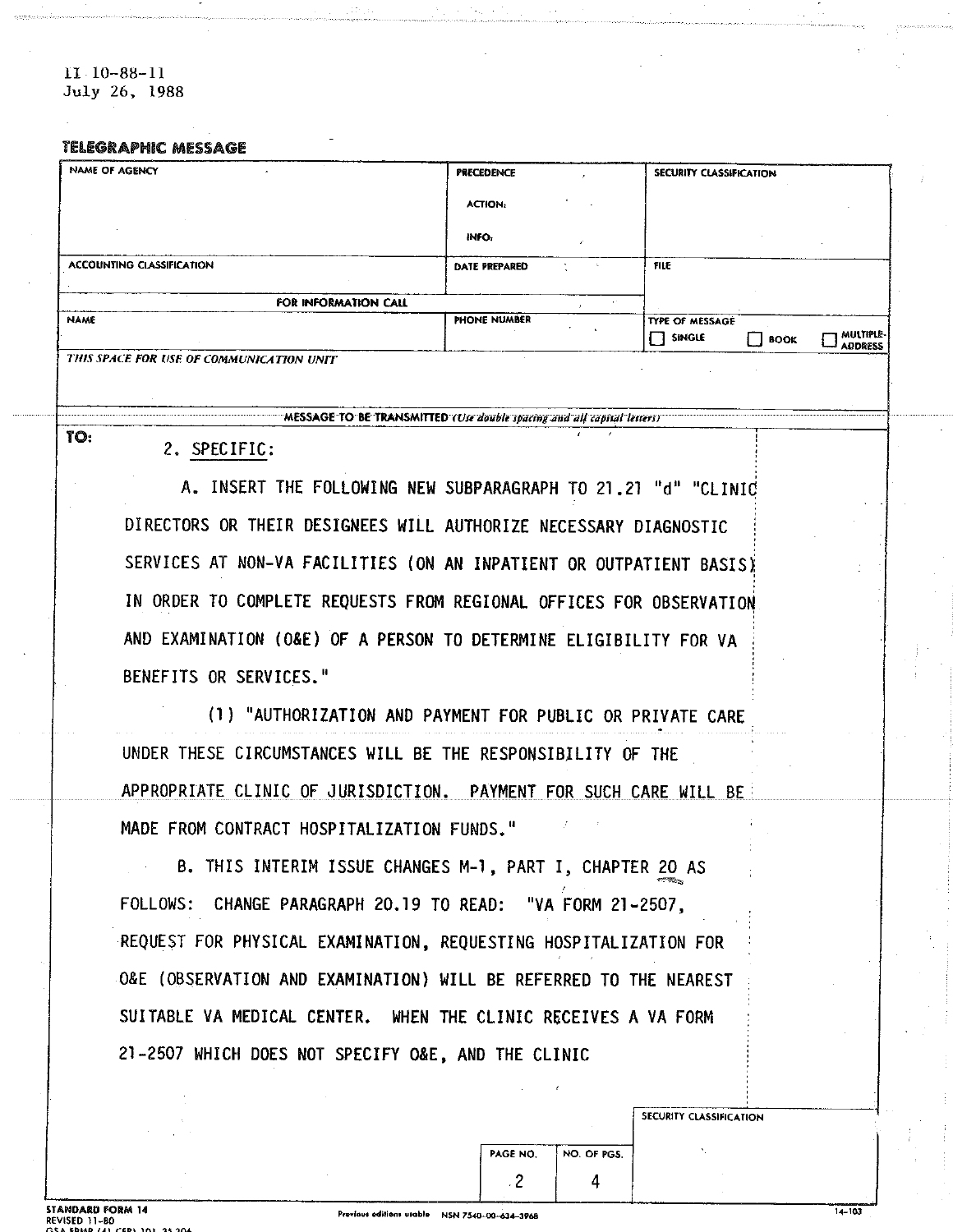II 10-88-11 July 26, 1988

#### **TELEGRAPHIC MESSAGE**

TO:

| NAME OF AGENCY                           | PRECEDENCE     | <b>SECURITY CLASSIFICATION.</b>                                                |
|------------------------------------------|----------------|--------------------------------------------------------------------------------|
|                                          | <b>ACTION:</b> |                                                                                |
|                                          | INFO:          |                                                                                |
| ACCOUNTING CLASSIFICATION                | DATE PREPARED  | <b>FILE</b>                                                                    |
| FOR INFORMATION CALL                     |                |                                                                                |
| <b>NAME</b>                              | PHONE NUMBER   | TYPE OF MESSAGE<br>MULIPLE-!<br><b>BOOK</b><br>SINGLE<br>- 1<br><b>ADDRESS</b> |
| THIS SPACE FOR USE OF COMMUNICATION UNIT |                |                                                                                |

MESSAGE TO BE TRANSMITTED (Use double spacing and all capital letters).

DIRECTOR BELIEVES THAT O&E IS REQUIRED IN ORDER TO EVALUATE FULLY THE VETERAN'S DISABILITIES, THE CLINIC WILL FORWARD THE VA FORM 21-2507 WITH ANY ADDITIONAL INFORMATION NECESSARY TO AN APPROPRIATE VA MEDICAL CENTER. WHEN INDICATED, CLINIC DIRECTORS OR THEIR DESIGNEES WILL AUTHORIZE NECESSARY DIAGNOSTIC SERVICES AT NON-VA FACILITIES (ON AN INPATIENT OR OUTPATIENT BASIS) IN ORDER TO COMPLETE REQUESTS FROM REGIONAL OFFICES FOR OBSERVATION AND EXAMINATION. AUTHORIZATION AND PAYMENT PROCEDURES ARE CONTAINED IN M-1, PART I, CHAPTER 21, PARAGRAPH 21.21(d). WHEN THE VA MEDICAL CENTER STAFF BELIEVES THAT THE EXAMINATION CAN BE CONDUCTED ON AN OUTPATIENT BASIS, THE ADJUDICATION OFFICER OR HIS/HER DESIGNEE WILL BE CONTACTED BY TELEPHONE. FINAL ACTION WILL BE BASED ON THE AGREEMENT REACHED."

C. CHANGE PARAGRAPH 21.22j TO READ "WHEN A VETERAN REQUIRES SPECIALIZED MEDICAL CARE FOR SERVICE-CONNECTED CONDITIONS, AT A DISTANT NON-VA FACILITY BECAUSE SUCH CARE IS NOT AVAILABLE WITHIN THE VA MEDICAL CARE SYSTEM OR COVERED UNDER A NEGOTIATED SHARING AGREEMENT, CARE WILL BE AUTHORIZED BY THE CLINIC OF SECURITY CLASSIFICATION

**STANDARD FORM 14** 

NO. OF PGS.

4

PAGE NO.

3

 $\frac{1}{14 - 103}$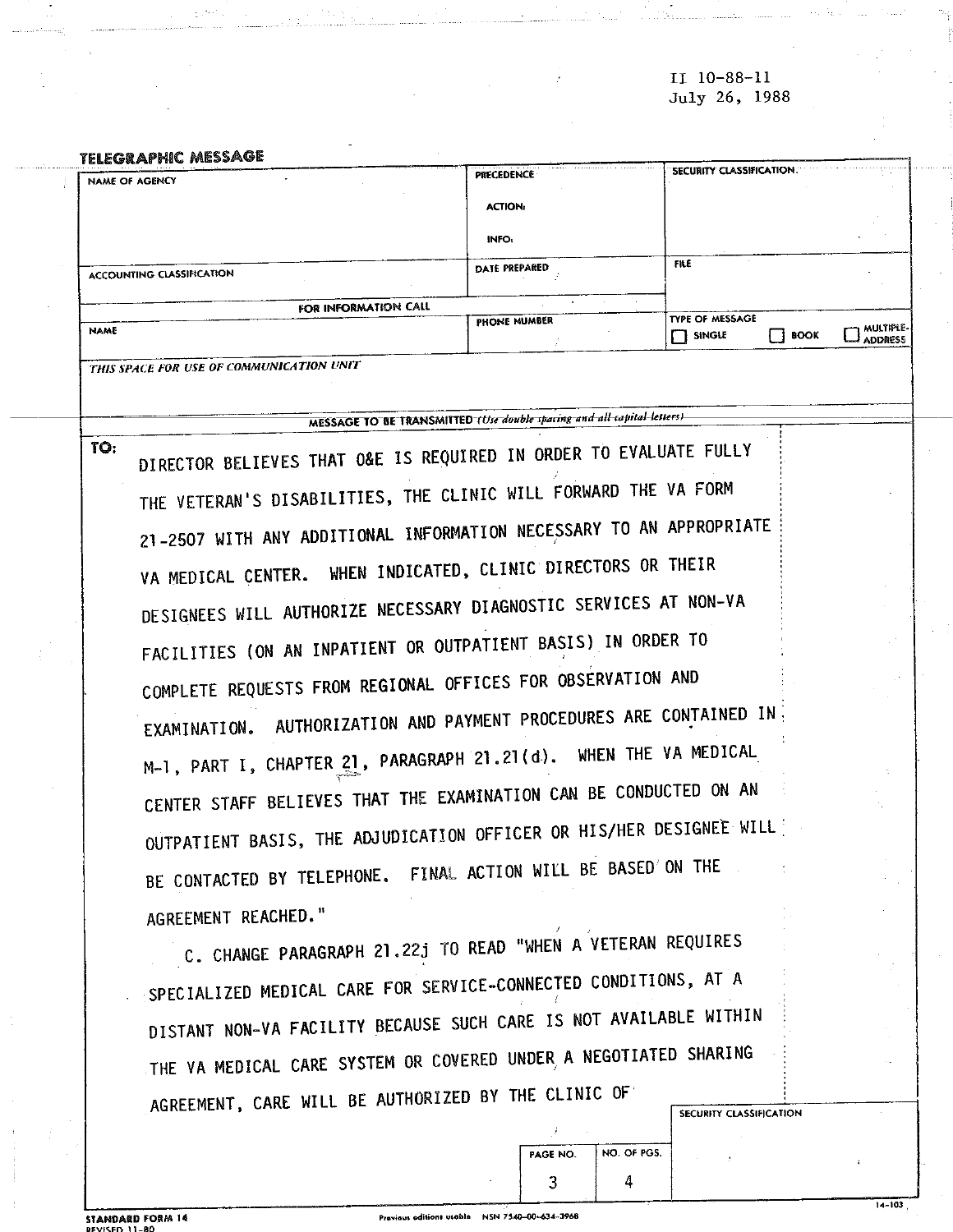II 10-88-11<br>July 26, 1988

#### **TELEGRAPHIC MESSAGE**

|             | NAME OF AGENCY                           |                                                                | <b>PRECEDENCE</b>                                                      |                  | SECURITY CLASSIFICATION |             |                             |
|-------------|------------------------------------------|----------------------------------------------------------------|------------------------------------------------------------------------|------------------|-------------------------|-------------|-----------------------------|
|             |                                          |                                                                | <b>ACTION:</b>                                                         |                  |                         |             |                             |
|             |                                          |                                                                | INFO.                                                                  |                  |                         |             |                             |
|             | ACCOUNTING CLASSIFICATION                |                                                                | DATE PREPARED                                                          |                  | <b>FILE</b>             |             |                             |
|             | $\alpha = \alpha$ .                      | FOR INFORMATION CALL                                           |                                                                        |                  |                         |             |                             |
| <b>NAME</b> |                                          |                                                                | PHONE NUMBER                                                           |                  | <b>TYPE OF MESSAGE</b>  |             |                             |
|             | THIS SPACE FOR USE OF COMMUNICATION UNIT |                                                                |                                                                        |                  | $\Box$ single           | <b>BOOK</b> | MULTIPLE.<br><b>ADDRESS</b> |
|             |                                          |                                                                |                                                                        |                  |                         |             |                             |
|             |                                          |                                                                | MESSAGE TO BE TRANSMITTED (Use double spacing and all capital letters) |                  |                         |             |                             |
| TO:         |                                          |                                                                |                                                                        |                  |                         |             |                             |
|             |                                          | JURISDICTION OF THE VETERAN'S RESIDENCE. PAYMENT FOR SUCH CARE |                                                                        |                  |                         |             |                             |
|             |                                          |                                                                |                                                                        |                  |                         |             |                             |
|             |                                          | WILL BE MADE FROM CONTRACT HOSPITALIZATION FUNDS."             |                                                                        |                  |                         |             |                             |
|             | E.                                       | RESCISSION: THIS INTERIM ISSUE IS RESCINDED ON JULY 26, 1989   |                                                                        |                  |                         |             |                             |
|             |                                          | AND WILL NOT BE CONFIRMED WITH A PRINTED COPY.                 |                                                                        |                  |                         |             |                             |
|             |                                          |                                                                |                                                                        |                  |                         |             |                             |
|             |                                          |                                                                |                                                                        |                  |                         |             |                             |
|             |                                          |                                                                |                                                                        |                  |                         |             |                             |
|             |                                          |                                                                |                                                                        |                  | John a Growoll, M.D.    |             |                             |
|             |                                          |                                                                |                                                                        |                  |                         |             |                             |
|             | FD                                       | DISTRIBUTION: RPC: 1129 (VACO & NONVA ONLY)                    |                                                                        |                  |                         |             |                             |
|             |                                          |                                                                |                                                                        |                  |                         |             |                             |
|             |                                          |                                                                |                                                                        |                  |                         |             |                             |
|             |                                          |                                                                |                                                                        |                  |                         |             |                             |
|             |                                          |                                                                |                                                                        |                  |                         |             |                             |
|             | ta sera                                  |                                                                |                                                                        |                  |                         |             |                             |
|             |                                          |                                                                |                                                                        |                  |                         |             |                             |
|             |                                          |                                                                |                                                                        |                  |                         |             |                             |
|             |                                          |                                                                |                                                                        |                  |                         |             |                             |
|             |                                          |                                                                |                                                                        |                  |                         |             |                             |
|             |                                          |                                                                |                                                                        |                  |                         |             |                             |
|             |                                          |                                                                |                                                                        |                  | SECURITY CLASSIFICATION |             |                             |
|             |                                          |                                                                | PAGE NO.                                                               |                  |                         |             |                             |
|             |                                          |                                                                |                                                                        |                  |                         |             |                             |
|             |                                          |                                                                | 4                                                                      | NO. OF PGS.<br>4 |                         |             |                             |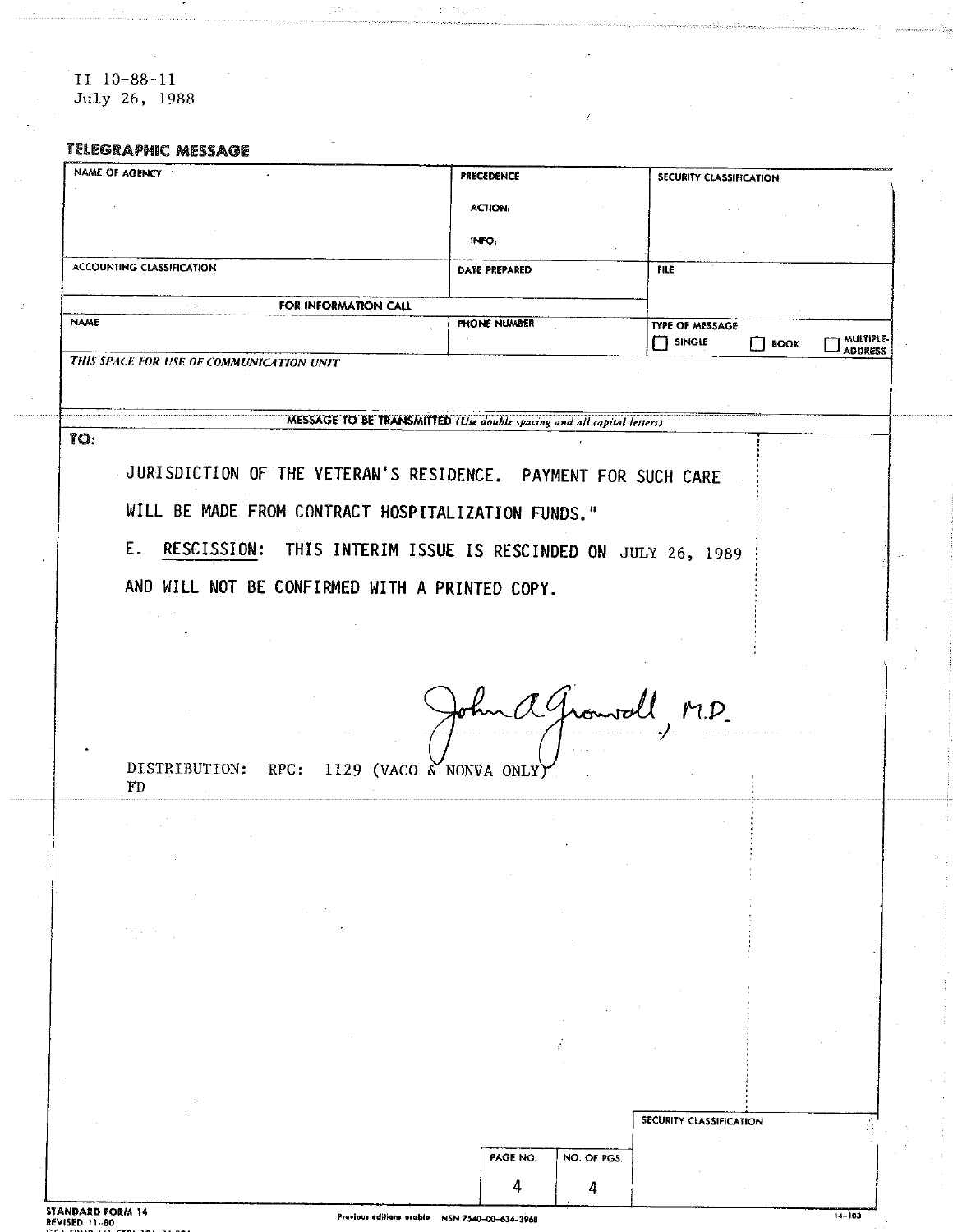Department of Medicine and Surgery **Veterans Administration** Washington, DC 20420

M-1, Part I **MAR 31 1988** Chapter 21 Change 3

December 14, 1987

Chapter 21, "Non-VA Hospitalization in the United States," Part I, "Medical Administration Activities," VA Department of Medicine and Surgery Manual M-1, "Operations," is changed as indicated below:

NOTE: The purpose of this change is to indicate that Clinics of Jurisdiction will use .21 funds to pay for non-VA hospital care for emergent conditions arising during authorized travel.

Pages 21-3 and 21-4: Remove these pages and substitute pages 21-3 and 21-4 attached.

a Gronvall, M.D.

JOHN A. GRONVALL, M.D. Chief Medical Director

Distribution: RPC: 1129  ${\rm FD}$ 

Printing Date: 2/88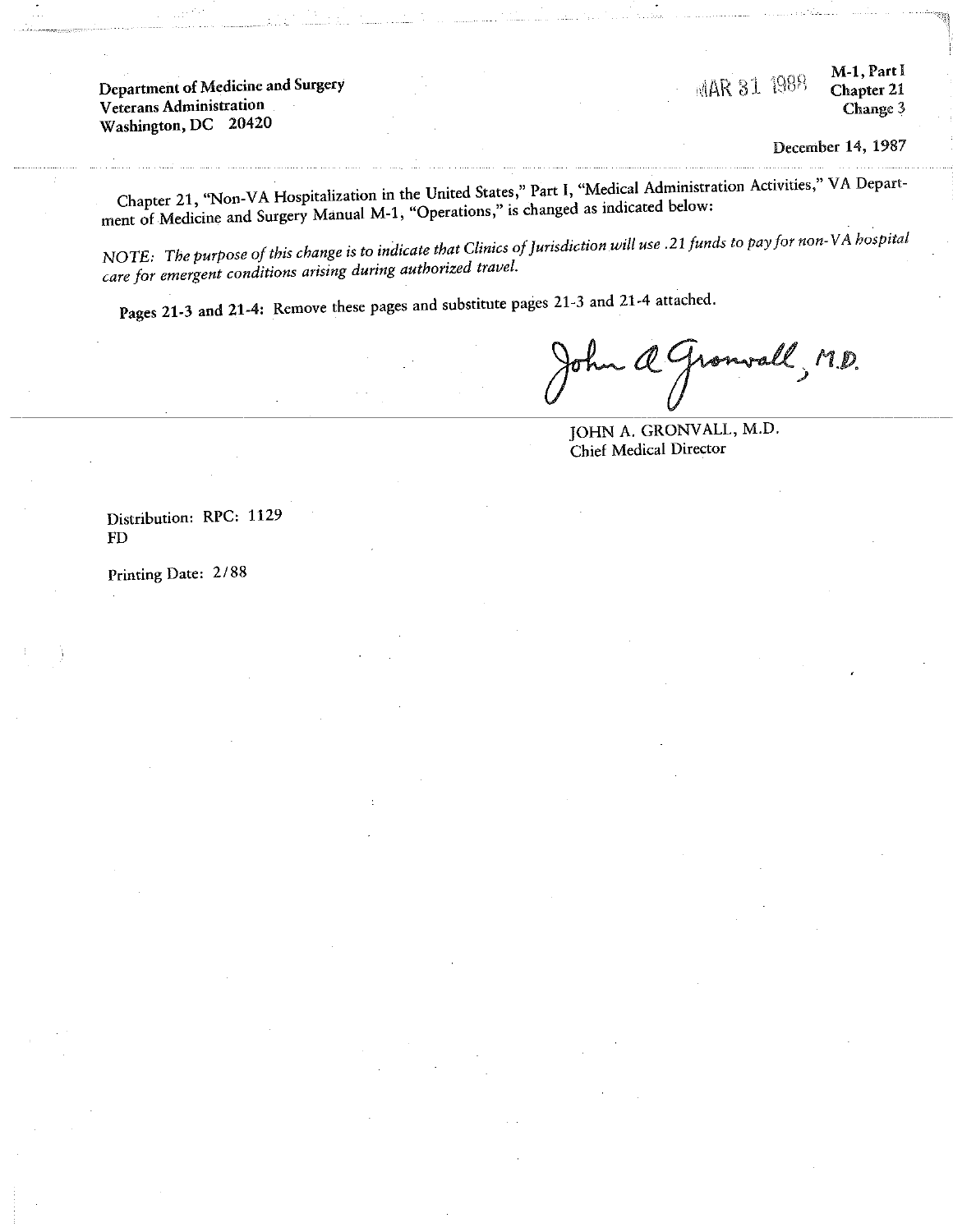Department of Medicine and Surgery Veterans Administration Washington, DC 20420

1988 M-1, Part I APR 4 Chapter 21 Change 2

December 14, 1987

Chapter 21, "Non-VA Hospitalization in the United States," Part I, "Medical Administration Activities," VA Department of Medicine and Surgery Manual M-1, "Operations," is changed as indicated below:

NOTE: This change will establish procedures by which COJ's can pay for non-emergency care for service-connected veterans.

Pages 21-5 and 21-6: Remove these pages and substitute pages 21-5 and 21-6 attached.

vall

).<br>Fail

JOHN A. GRONVALL, M.D. **Chief Medical Director** 

Distribution: RPC: 1129 **FD** 

Printing Date: 1/88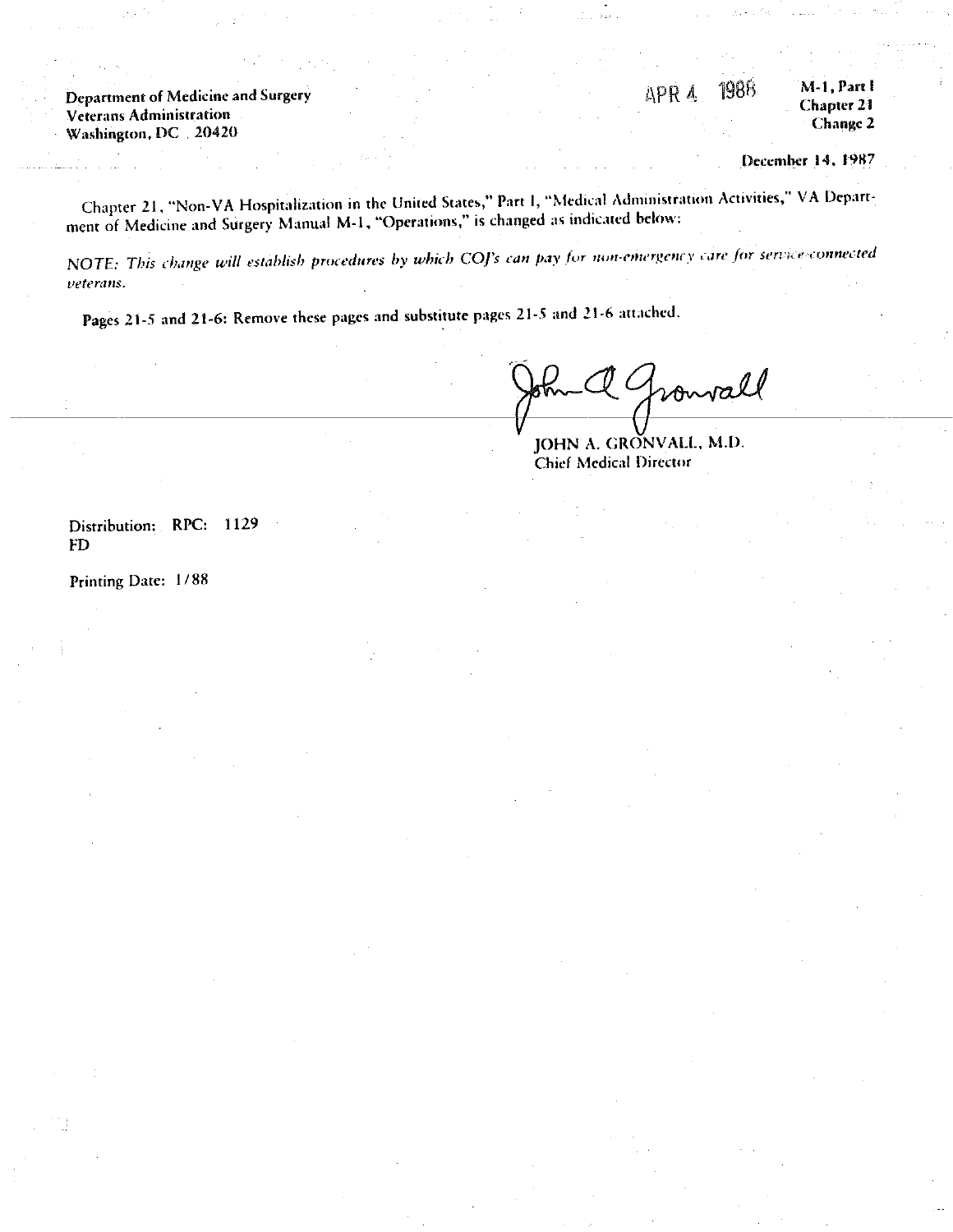7G – SG

Department of Medicine and Surgery **Veterans Administration** Washington, DC 20420

tri Associa

M-1, Part I Chapter 21 Change 1

February 4, 1986

Chapter 21, "Non-VA Hospitalization in the United States," Part I, "Medical Administration Activities," VA Department of Medicine and Surgery Manual M-1, "Operations," is changed as indicated below:

NOTE: The purpose of this change other than editorial is to incorporate the provisions of VA Circular 10-85-85 concerning non-VA hospital care to veterans undergoing a chapter 15 vocational rehabilitation program.

Pages 21-i and 21-ii and 21-1 through  $21-4$ : Remove these pages and substitute pages 21-i and 21-ii and 21 1 through 21-4 attached.

RESCISSIONS: DM&S Circulars 10-85-40 and 10-85-85.

JOHN W. DITZLER, M.D. Chief Medical Director

Distribution: RPC: 1129  $FD$ 

Printing Date: 4/86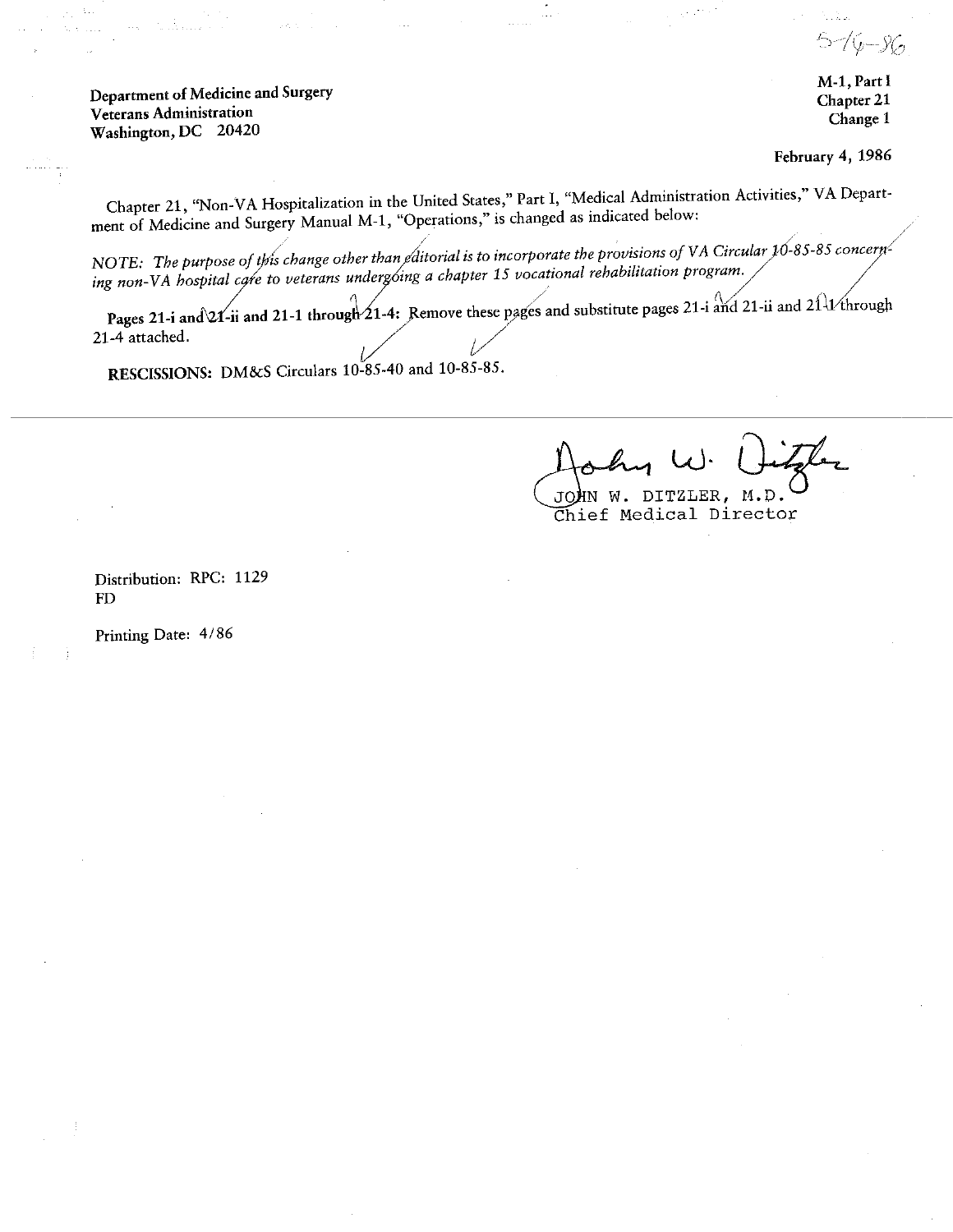Department of Medicine and Surgery **Veterans Administration** Washington, D.C. 20420

.<br>मुझे - ज

**Errata to M-1** Chapter 21

September 12, 1983

644739

The revision, dated April 13, 1983, to Chapter 21, "Non-VA Hospitalization in the United States," Part I, "Medical Administration Activities," VA Department of Medicine and Surgery Manual M-1, "Operations," is corrected as follows:

الموليت

Page 21-2, paragraph 21.04, chart

FEDERAL column: Delete column title "Without Allo-Beds Beds to VA" and insert "Without Allocated Beds to VA".

NON-FEDERAL column: Delete column title "cated Contract" and insert "Contract".

Page 21-3, paragraph 21.04, chart

FEDERAL column: Delete column title "Without Allo-Beds Beds to VA" and insert "Without Allocated Beds to VA".

NON-FEDERAL column: Delete column fitle "cated Contract" and insert "Contract".

Distribution: RPC: 1129 (Assigned) FD